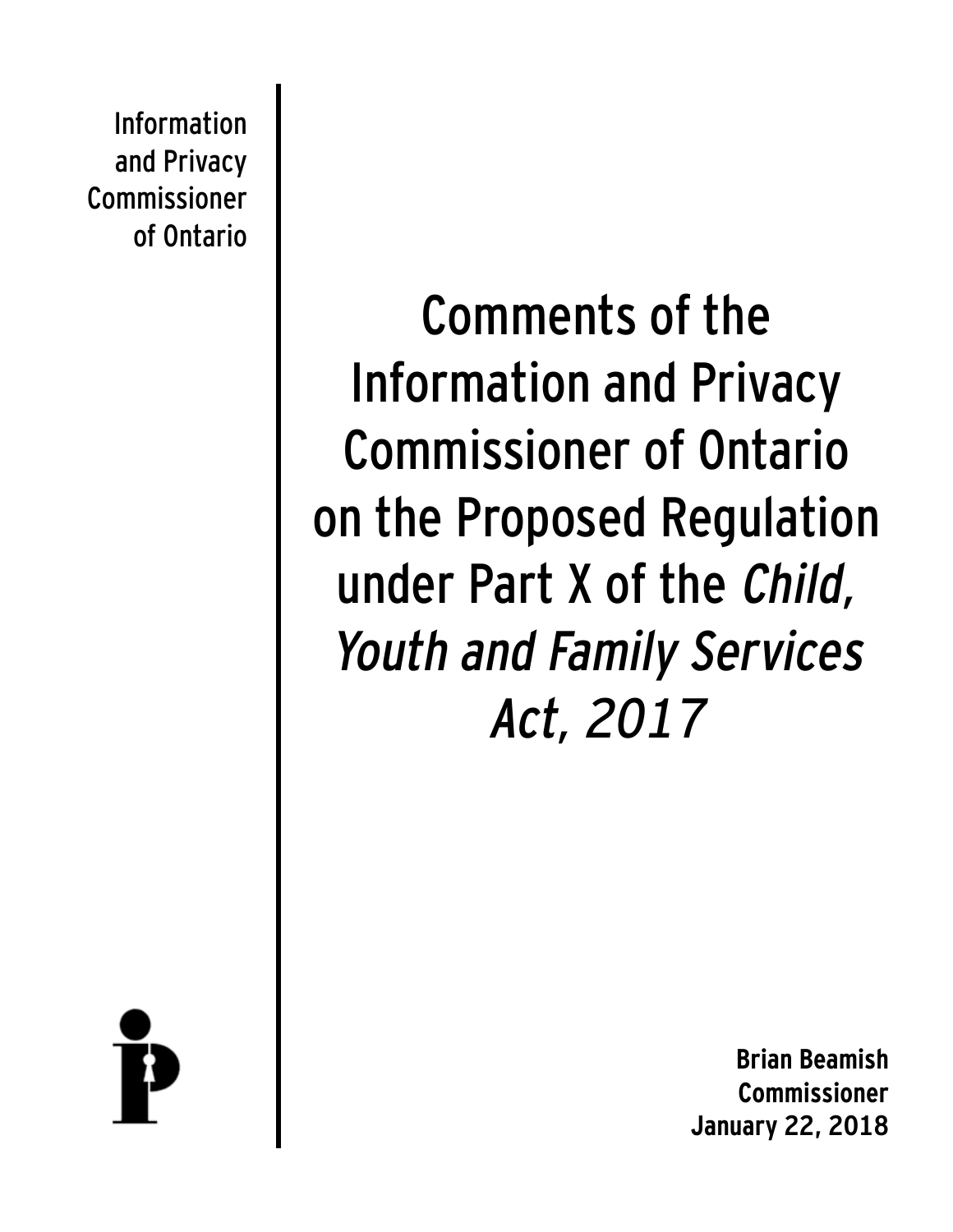The Ministry of Children and Youth Services (the Ministry) has posted the first phase of the proposed regulation to support the implementation of the *Child, Youth and Family Services Act, 2017* (the *Act*). This includes the proposed regulation under Part X of the *Act* (the draft regulation), which governs personal information.

The Office of the Information and Privacy Commissioner of Ontario (IPC) has reviewed the draft regulation and proposes six recommendations which are necessary to protect the privacy of Ontarians. These recommendations generally relate to:

- strengthening privacy breach notification and reporting requirements;
- placing requirements and restrictions on persons and entities that are not prescribed;
- enhancing the research requirements imposed on prescribed entities, the Minister, service providers, researchers and persons or entities that are not prescribed; and
- clarifying the requirements on service providers concerning the handling, retention and transfer of records.

For ease of reference, the draft regulation with the IPC's proposed amendments is set out in its entirety at Appendix A.

# 1. NOTIFICATION OF PRIVACY BREACH TO SERVICE PROVIDERS AND INDIVIDUALS

The *Act* and the draft regulation authorize service providers to disclose personal information to prescribed entities, and to persons and entities that are not prescribed. While section 308(1) of the *Act* requires service providers to notify affected individuals if personal information collected for the purpose of providing a service is stolen, lost or used or disclosed without authority, this requirement only applies to personal information that is in the service provider's custody or control. This same limitation applies in section 308(2) of the *Act*, which requires service providers to notify the IPC and the Minister if the circumstances surrounding the breach meet prescribed requirements. These limitations result in a gap. Individuals might not be notified when their personal information has been disclosed to a person or entity and is subsequently stolen, lost or used or disclosed without authority.

When a breach occurs in relation to personal information that has been disclosed to a person or entity, the service provider from whom the information was disclosed must be informed in order to notify the individual. While the IPC hopes that all persons or entities that receive personal information from a service provider will implement sufficient safeguards to protect the information they receive, the IPC understands that breaches do occur. In the event of a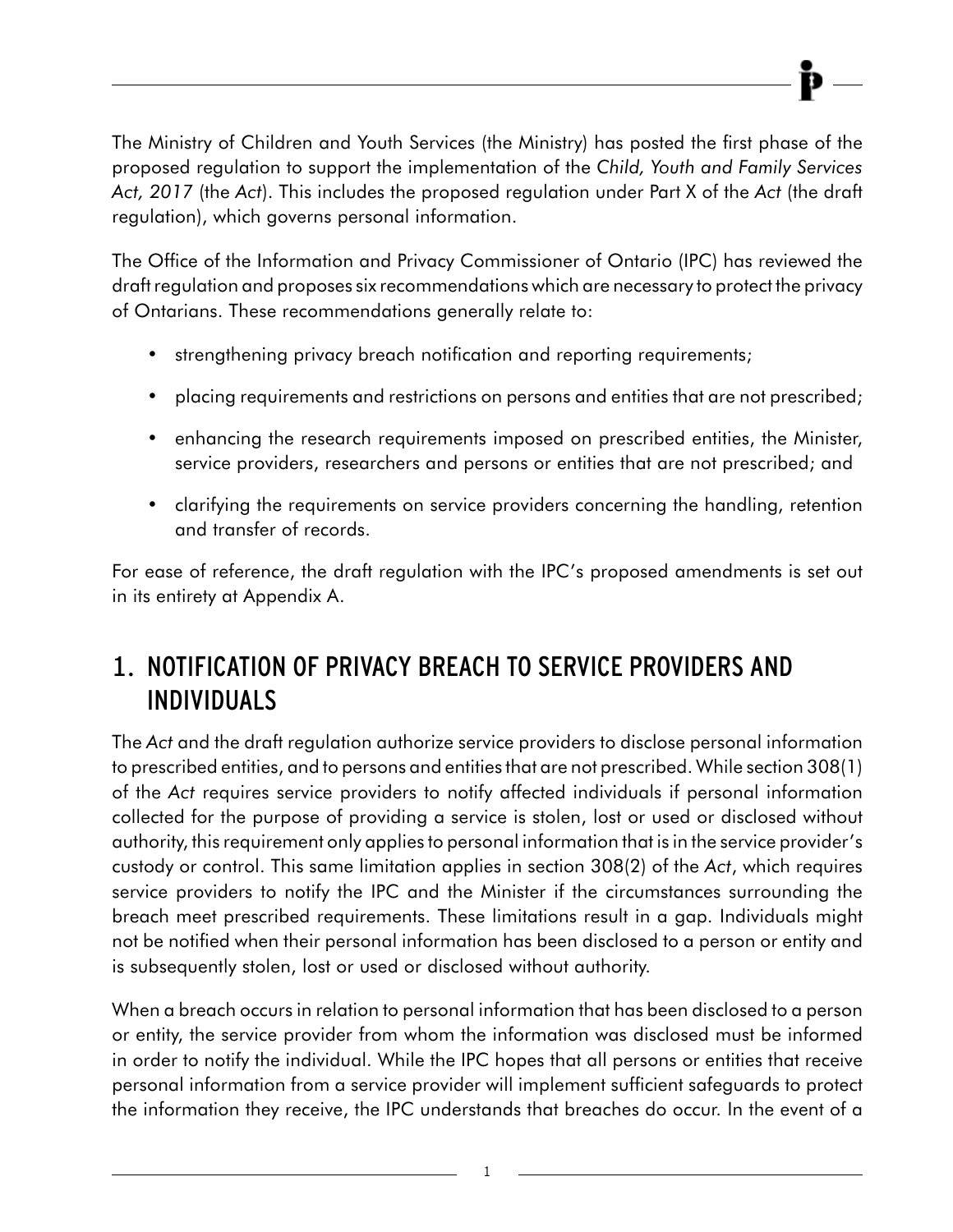breach, timely notification to the individual is essential to containing the potential impact of a breach. *The Personal Health Information Protection Act* (*PHIPA*) and other modern privacy legislation include requirements to notify individuals affected by a privacy breach.

# (a) Require prescribed entities to notify service provider

The IPC recommends that the regulation require prescribed entities to notify service providers if personal information they received from a service provider has been stolen, lost or used or disclosed without authority.

The *Act* provides the authority to prescribe these requirements. Section 293(1) allows service providers to disclose personal information to prescribed entities for the purposes of analysis or compiling statistical information with respect to the management of, evaluation or monitoring of services, and the allocation of resources to or planning for those services, including their delivery. Section 293(9) prohibits a prescribed entity that receives personal information from a service provider under sections 293(1) and (3) from using the information for purposes other than those for which it received the information, and prohibits disclosure of the information except as required by law, subject to any prescribed exceptions and additional requirements. Clause 11 of section 348 of the *Act* confirms this authority. Accordingly, the government has the authority to prescribe additional requirements, such as breach notification, for uses and disclosures that fall outside section 293(1). Any theft, loss or unauthorized use or disclosure would be outside section 293(1).

Additionally, section 293(3) of the *Act* authorizes the Minister to require service providers to disclose information, including personal information, to a prescribed entity for the purposes described in section 293(1). A prescribed entity receiving information under section 293(3) must comply with any prescribed requirements with respect to the use, security, disclosure, return or disposal of the information. Clause 8 of section 348 of the *Act* confirms this regulation-making authority. Therefore, the government has authority to prescribe requirements, such as breach notification, for prescribed entities receiving personal information under section 293(3).

Although paragraph 13 of section 4(2) of the draft regulation requires a prescribed entity's research plan to include a description of how the entity will, at the earliest reasonable opportunity, notify the service provider from whom the personal information was received of any theft, loss or unauthorized use or disclosure of the personal information, this does not create a legal obligation on the prescribed entity to notify. Further, this would only apply to circumstances where the prescribed entity is using the personal information for research purposes.

The IPC recommends that the following provision be added to section 4 of the draft regulation:

4. (3) If a prescribed entity has received personal information from a service provider under subsection 293 (1) or (3) of the Act and the personal information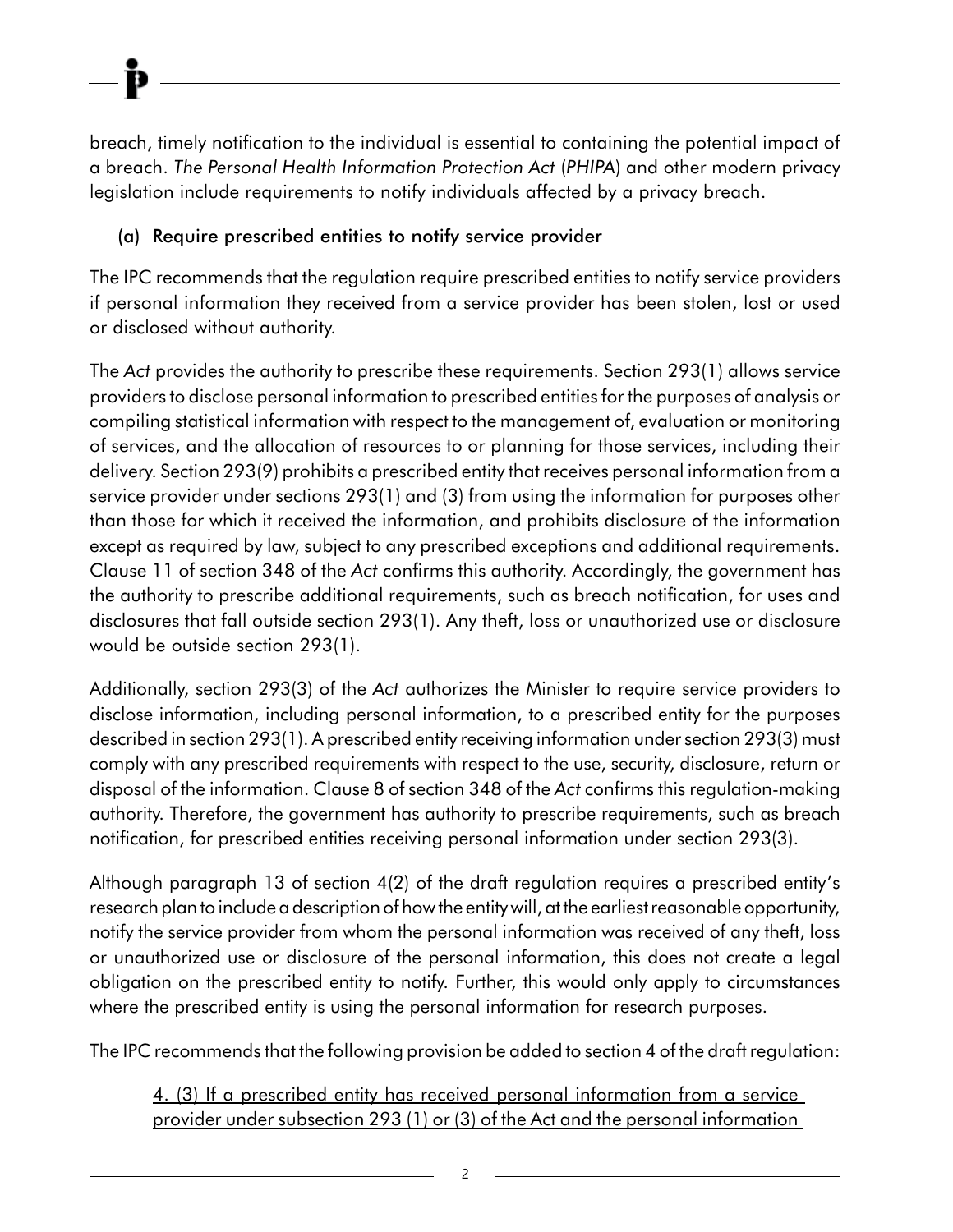is stolen, lost or used or disclosed without authority, the prescribed entity shall notify the service provider at the first reasonable opportunity.

### (b) Require persons or entities that are not prescribed to notify service provider

The IPC recommends that the regulation require persons and entities that are not prescribed to notify service providers that disclose personal information to them if the information has been stolen, lost or used or disclosed without authority.

The *Act* provides the authority to prescribe these requirements. Section 293(2) allows service providers to disclose personal information to persons and entities that are not prescribed for the purposes of analysis or compiling statistical information with respect to the management of, evaluation or monitoring of services, and the allocation of resources to or planning for those services, including their delivery. Section 293(3) authorizes the Minister to require service providers to disclose information, including personal information, to a person or entity that is not prescribed, for those same purposes.

Sections 293(2) and (3) of the *Act* require a person or entity receiving personal information from a service provider to comply with "any prescribed requirements and restrictions with respect to the use, security, disclosure, return or disposal of the information." Accordingly, a person or entity that is not prescribed that receives information under those sections must comply with any prescribed requirements with respect to the use, security, disclosure, return or disposal of the information. Clause 8 of section 348 of the *Act* confirms this authority*.*  Therefore, the government has authority to prescribe requirements, such as breach notification, for persons and entities that are not prescribed that are receiving personal information under sections 293(2) and (3).

Persons and entities that are not prescribed are also required by paragraph 13 of section 4(2) of the draft regulation to include a description of how the person or entity will, at the earliest reasonable opportunity, notify the service provider from whom the personal information was received of any theft, loss or unauthorized use or disclosure of the personal information. As noted above, this requirement does not create a legal obligation requiring the person or entity to notify the service provider. Further, this would only apply to circumstances where the person or entity is using the personal information for research purposes.

The IPC recommends that the following provision be added to section 4 of the draft regulation:

4. (4) If a person or entity that is not a prescribed entity has received personal information from a service provider under subsection 293 (2) or (3) of the Act and the personal information is stolen, lost or used or disclosed without authority, the person or entity shall notify the service provider at the first reasonable opportunity.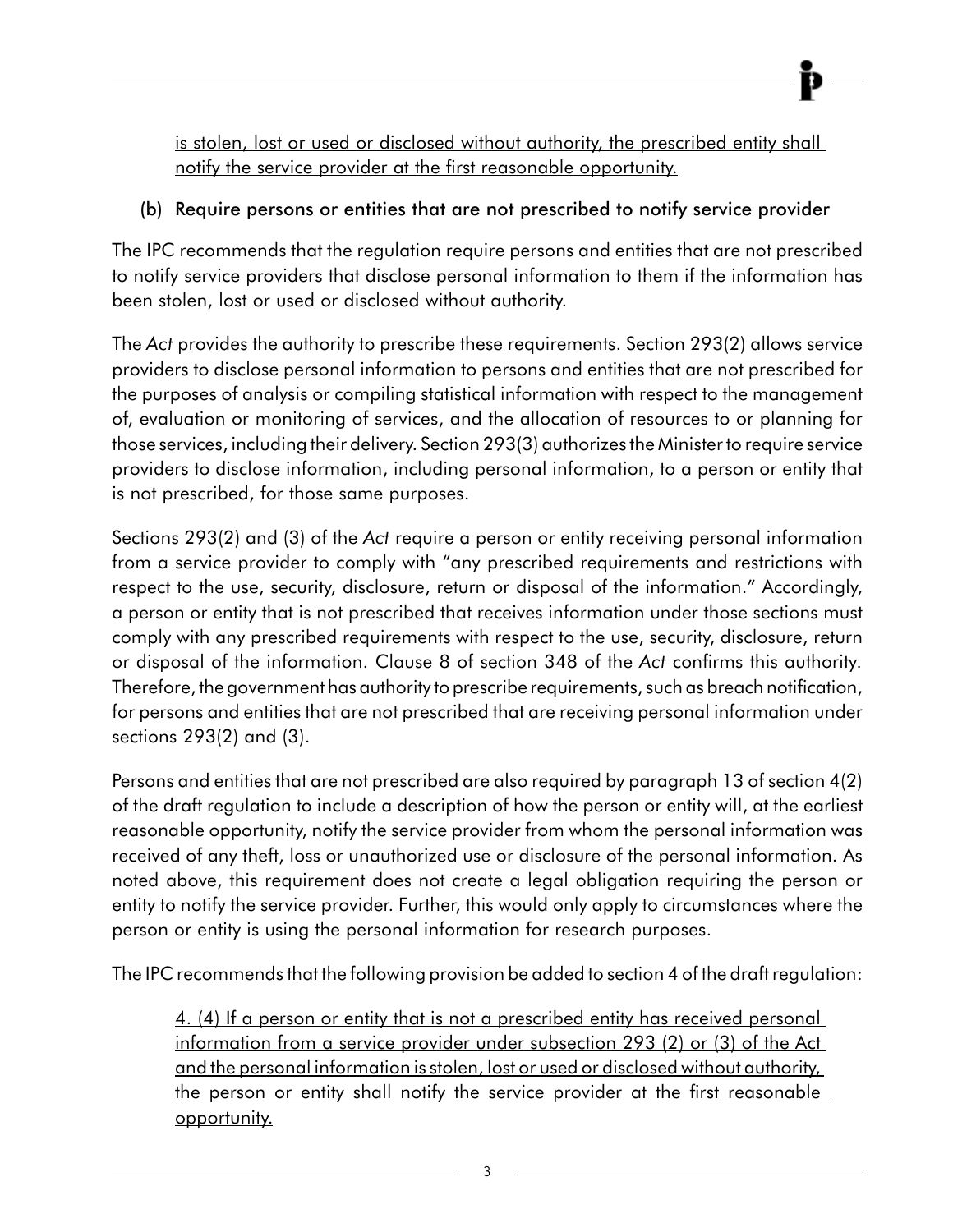(c) Require prescribed entities receiving information from a prescribed entity or a person or entity that is not prescribed to notify the person or entity that disclosed the information

Section 6 of the draft regulation permits a prescribed entity or a person or entity that is not prescribed to disclose personal information received under sections 293(1), (2) or (3) of the *Act* to another prescribed entity who meets specified requirements. However, the draft regulation does not contain a corresponding obligation on these entities to notify the person or entity that disclosed the personal information if the information has been stolen, lost or used or disclosed without authority.

The IPC recommends that the proposed regulation be amended to add the following provisions to section 6:

6. (2) If a prescribed entity has received personal information under this section and the personal information is stolen, lost or used or disclosed without authority, the prescribed entity shall notify the person or entity that disclosed the personal information at the first reasonable opportunity.

 (3) If a prescribed entity or a person or entity that is not a prescribed entity receives notice that personal information that the person or entity disclosed under this section has been lost, stolen or used or disclosed without authority, the person or entity shall notify the service provider that disclosed the personal information at the first reasonable opportunity.

## (d) Require service providers to notify the individual

Service providers should be required to notify individuals when they receive notice of a privacy breach from prescribed entities or persons or entities that are not prescribed. This notice should further advise individuals of their right to make a complaint to the IPC.

The IPC recommends that the following provision be added to the proposed regulation:

12. If a service provider receives notice under subsection 4 (3), 4 (4) or 6 (3) that personal information it disclosed to a prescribed entity or a person or entity that is not a prescribed entity under subsection 293 (1), (2) or (3) of the Act has been stolen, lost or used or disclosed without authority, the service provider shall,

- (a) notify the individual to whom the information relates at the first reasonable opportunity of the theft, loss or unauthorized use or disclosure; and
- (b) include in the notice a statement that the individual is entitled to make a complaint to the Commissioner under section 316 of the Act.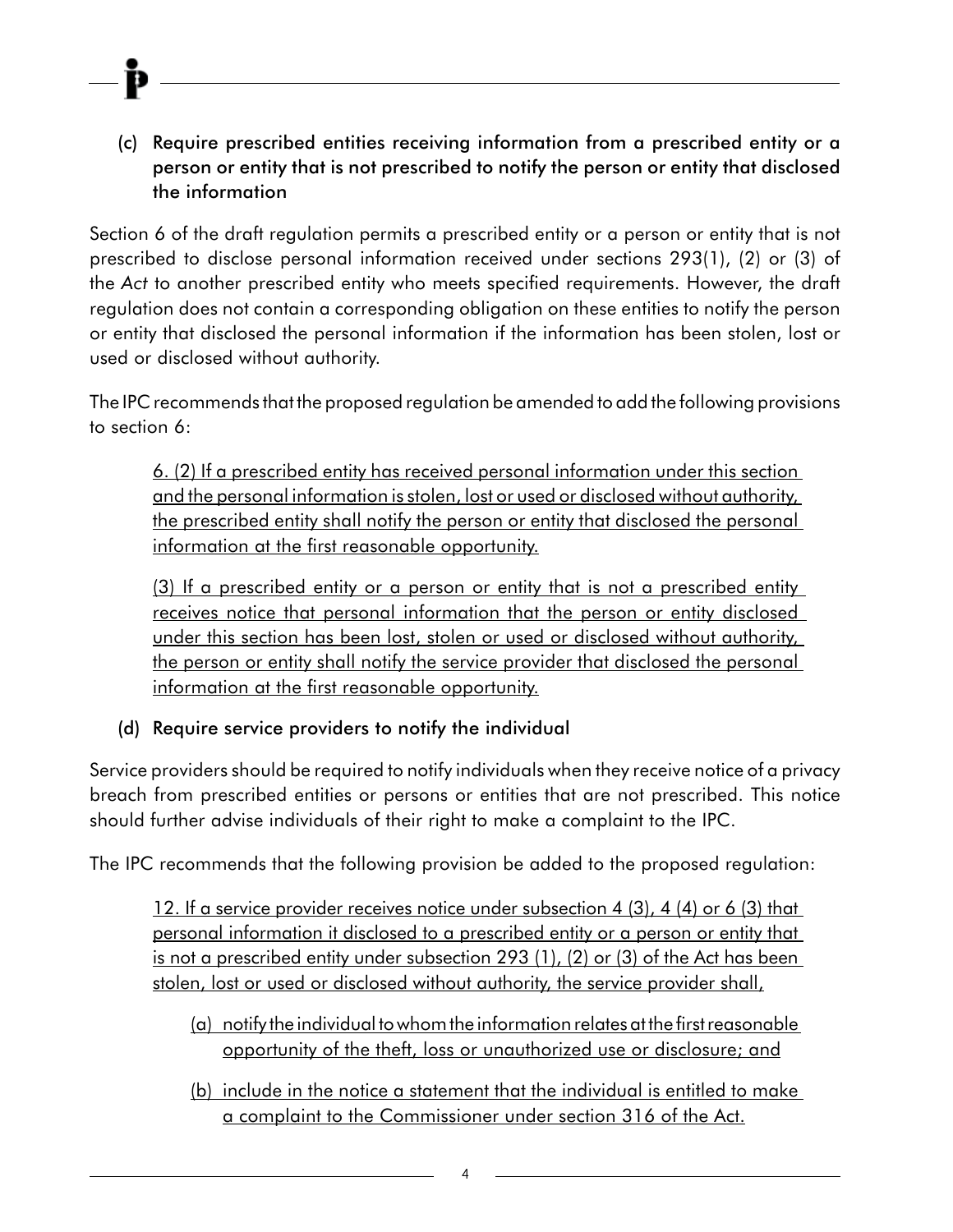# 2. NOTIFICATION AND REPORTING OF BREACH TO THE MINISTER AND THE IPC

Section 9 of the draft regulation sets out the circumstances in which a service provider is required to notify the IPC and the Minister of the theft, loss or unauthorized use or disclosure of personal information under section 308(3) of the *Act*. The IPC recommends three amendments to the draft regulation to ensure that privacy breaches are properly reported to the IPC and the Minister.

### (a) Reference personal information in the service provider's "custody or control"

The circumstances set out in section 9 of the draft regulation do not specify what personal information is at issue, with the exception of paragraph 4. Paragraph 4 specifies that the personal information must be "in the custody or control of the service provider." However, the other paragraphs lack this specification.

The IPC recommends that the section be amended to clarify that service providers' notification requirements are triggered only where personal information in their custody or control is stolen, lost or subject to unauthorized use or disclosure, except in the circumstances described in paragraph 5 of section 9 of the draft regulation. This amendment will ensure consistency across the *Act* and its regulation, as well as with section 6.3(1) of O. Reg. 329/04 under *PHIPA*.

The IPC recommends that paragraphs 1, 2, 3, and 6 of section 9 of the draft regulation be amended to reference personal information in the service provider's custody or control, as set out in Appendix A.

### (b) Require reporting breaches where disciplinary action was taken

Section 9 of the draft regulation addresses the circumstances in which the IPC and the Minister must be notified of a privacy breach. This section should be expanded to include a requirement that service providers report a privacy breach to the IPC and the Minister where an employee or any other person acting on behalf of the service provider has been terminated, suspended or subject to disciplinary action as a result of a privacy breach, or has resigned for reasons related to a breach.

Although many breaches which result in employee discipline, termination or resignation would likely be captured under another paragraph of section 9, adding these circumstances to the regulation would provide important clarification by making it absolutely clear to service providers that breaches of this nature must be reported. Additionally, these amendments would provide consistency with the circumstances in which privacy breaches must be reported under paragraphs 5 and 6 of section 6.3(1) of O. Reg 329/04 under *PHIPA*.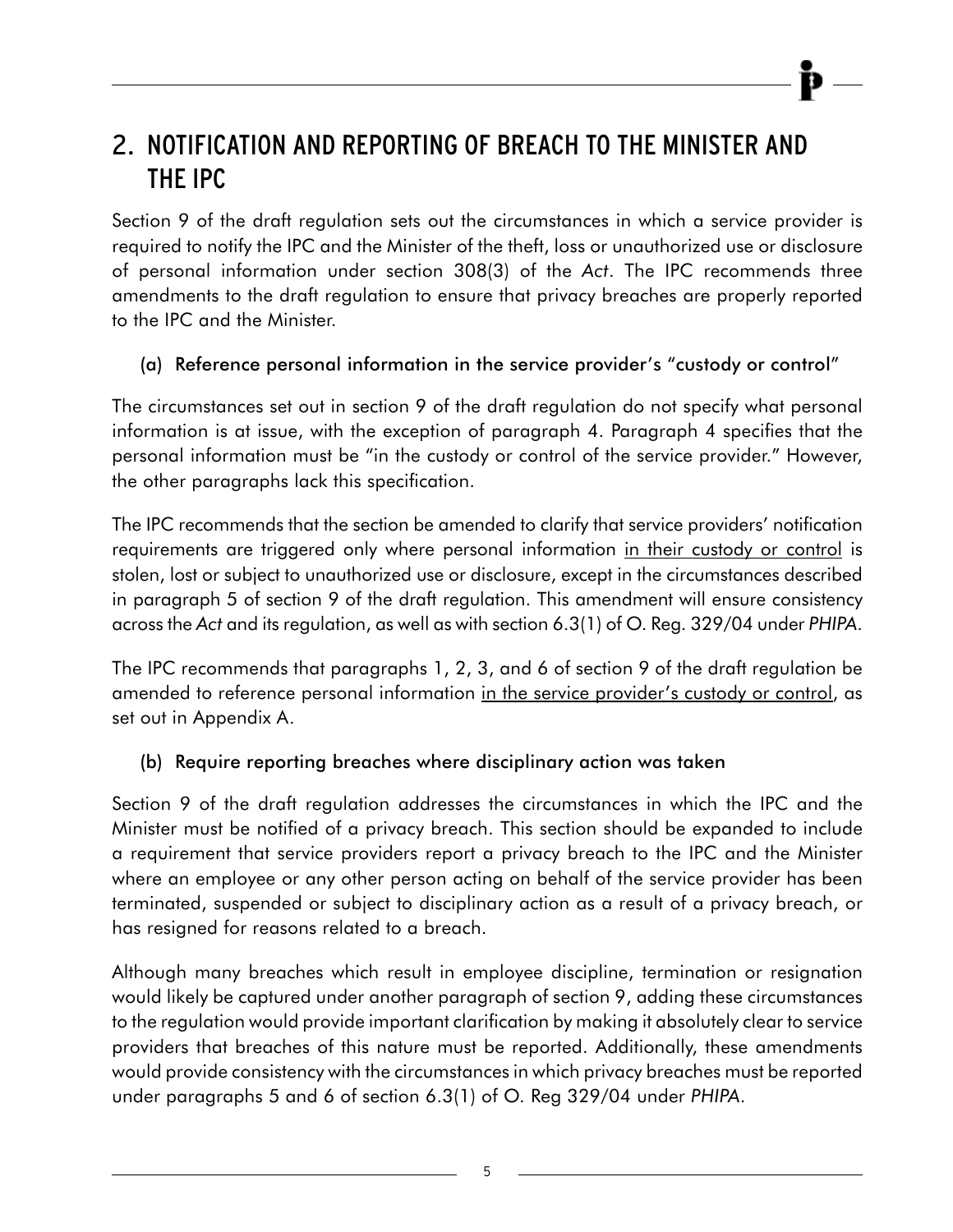Accordingly, the IPC recommends that the following paragraphs be added to section 9 of the draft regulation:

7. An employee of the service provider or any other person acting on behalf of the service provider is terminated, suspended or subjected to disciplinary action as a result of the unauthorized collection, use, disclosure, retention or disposal of personal information by the employee or other person.

8. An employee of the service provider or any other person acting on behalf of the service provider resigns and the service provider has reasonable grounds to believe that the resignation is related to an investigation or other action by the service provider with respect to an alleged unauthorized collection, use, disclosure, retention or disposal of personal information by the employee or other person.

(c) Clarify reporting obligations of service providers who are also health information custodians under *PHIPA*

Section 11 of the draft regulation requires service providers to annually report statistics to the IPC about access and correction requests and privacy breaches. The IPC is unclear whether and how these reporting requirements will apply to service providers that are also health information custodians as defined under section 3 of *PHIPA*.

Section 285(3) of the *Act* exempts health information custodians from a number of sections of Part X of the *Act*, including the requirements with respect to the collection, use, or disclosure of personal health information. However, because section 11 of the draft regulation does not refer back to a specific section of Part X, it is unclear whether it applies to health information custodians.

The IPC recommends that the Ministry clarify whether and how the reporting requirements in section 11 will apply to service providers that are also health information custodians. The IPC notes that health information custodians are already bound by obligations with respect to the annual reporting of privacy breaches under O. Reg 329/04 under *PHIPA*.

# 3. REQUIREMENTS AND RESTRICTIONS APPLICABLE TO PERSONS OR ENTITIES THAT ARE NOT PRESCRIBED

Section 2 of the draft regulation permits service providers to disclose personal information to a person or entity that is not prescribed under section 293(2) of the *Act.* This section applies if the person or entity to which the information will be disclosed identifies as a First Nations, Inuit or Métis person or entity, and the service provider and the person or entity have entered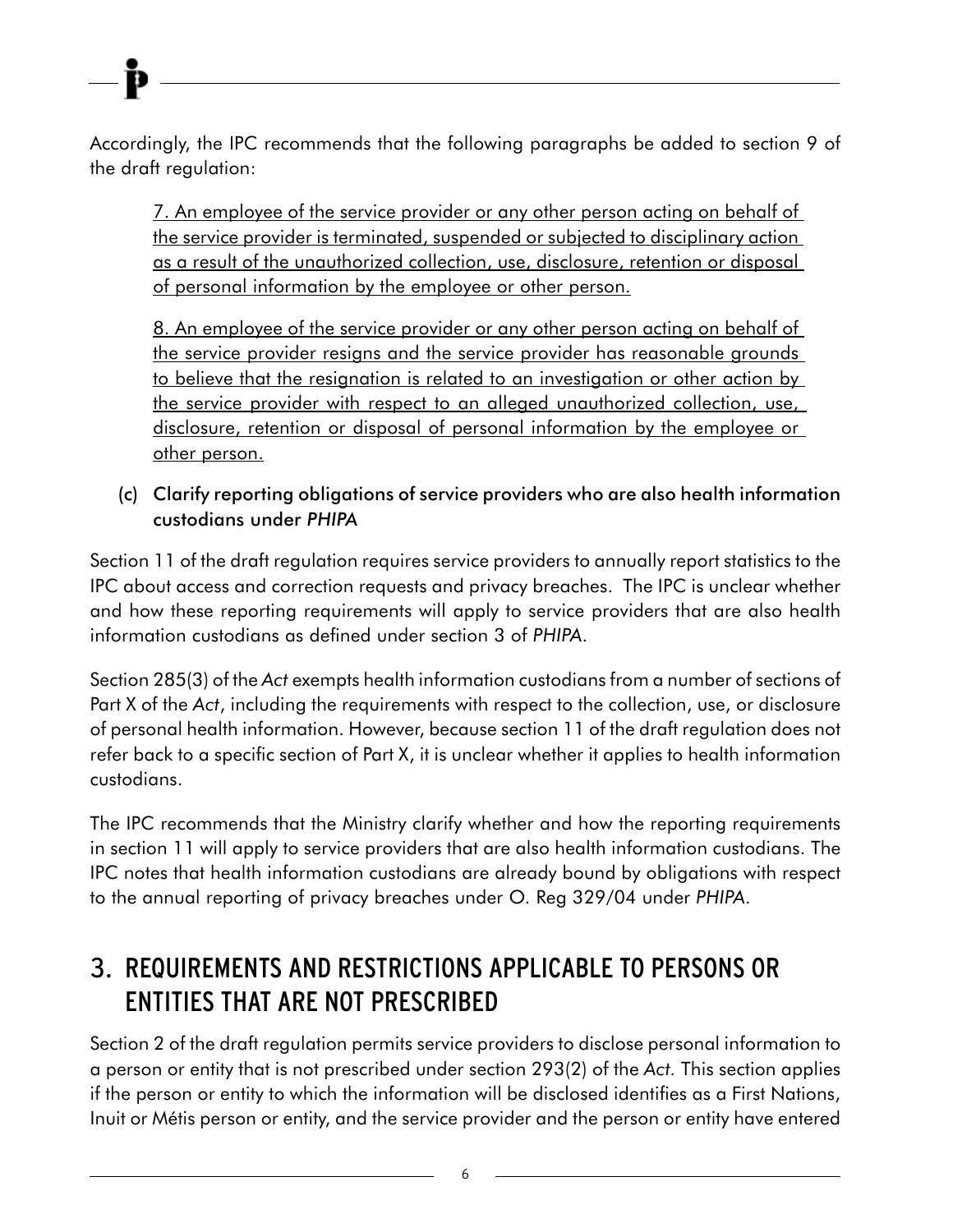into an agreement with respect to the use, security, disclosure, return or disposal of the information. However, there are no minimum requirements for the agreement, nor is there a requirement for the person or entity to comply with the agreement.

While the IPC will review the practices and procedures of prescribed entities every three years to ensure that adequate privacy and confidentiality protections are in place, a person or entity that is not prescribed is not subject to any review process or oversight. Accordingly, other safeguards must be implemented to ensure that the privacy and confidentiality of Ontarians' personal information is protected, regardless of whether it is held by a prescribed entity or a person or entity that is not prescribed.

Any person or entity that receives personal information for the purpose of analysis or compiling statistical information without the knowledge or consent of the individual must be transparent and accountable. To this end, the IPC strongly recommends setting minimum standards in the regulation for persons or entities that are not prescribed who are receiving personal information under sections 293(2) and (3). In addition, the regulation should be strengthened by establishing minimum requirements for the agreements between service providers and persons or entities receiving personal information under section 293(2) and (3). For example, the agreements should include limitations on further disclosures, contact with the individual, and notification in the event of a breach.

As discussed above, the authority to prescribe such requirements is found in sections 293(2) and (3) of the *Act*, which permit service providers to disclose personal information to a person or entity that is not prescribed for the purposes of analysis or compiling statistical information with respect to the management of, evaluation or monitoring of services, and the allocation of resources to or planning for services, including their delivery. These provisions specifically contemplate that a person or entity that receives personal information under these sections must comply with "any prescribed requirements and restrictions with respect to the use, security, disclosure, return or disposal of the information." Clause 8 of section 348 of the *Act* confirms this regulation-making authority.

Accordingly, the IPC recommends amending section 2 of the draft regulation as follows:

### Prescribed requirements and restrictions, ss. 293 (2) and (3) of the Act

2. (1) The following requirements and restrictions apply to the disclosure of personal information by a service provider to a person or entity that is not a prescribed entity under subsections 293  $(2)$  and  $(3)$  of the Act:

- 1. A service provider may only disclose the personal information if,
	- i. the person or entity to which the information will be disclosed identifies as a First Nations, Inuit or Métis person or entity, and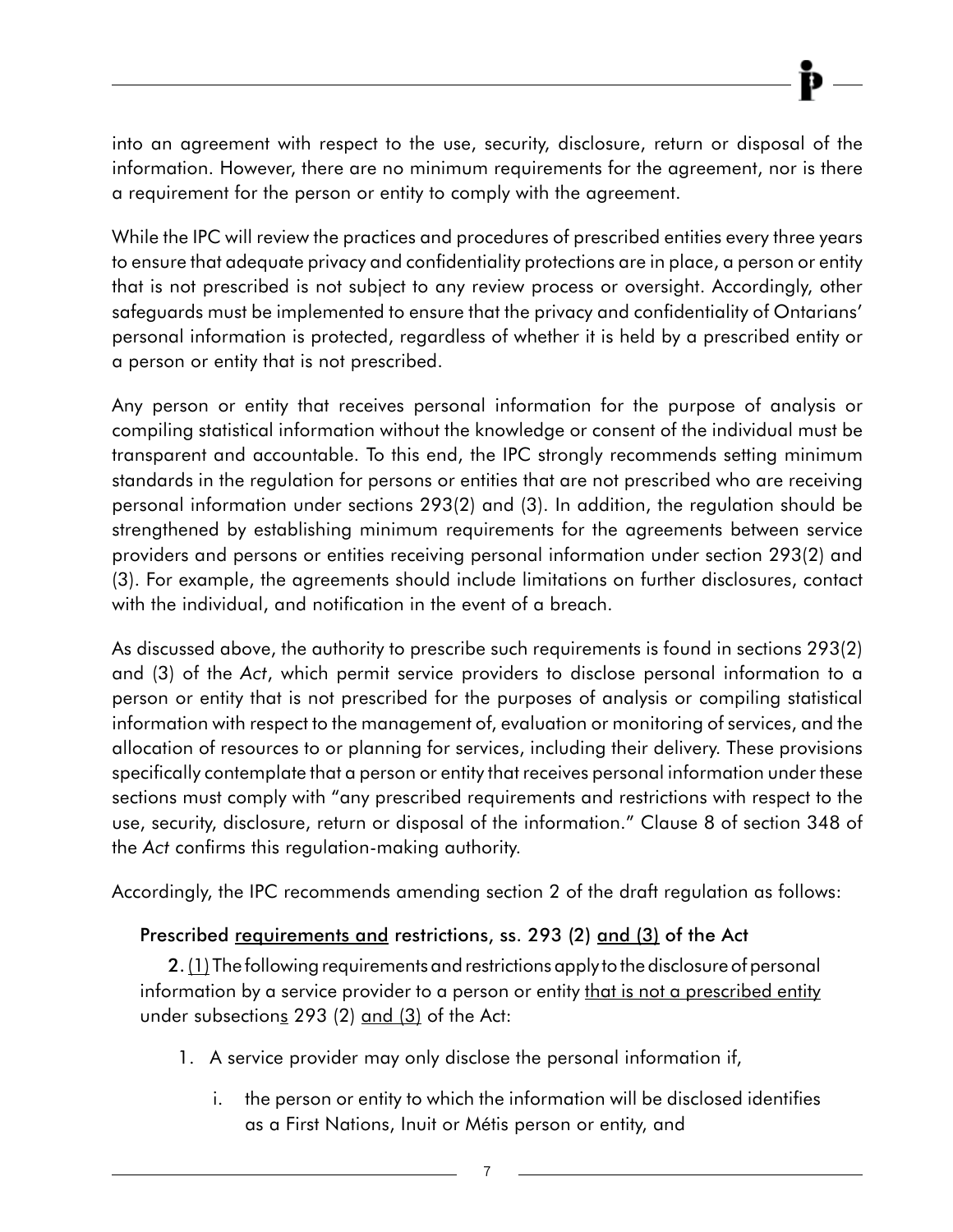ii. the service provider and the person or entity have entered into an agreement with respect to addressing the use, security, disclosure, and return or disposal of the information.

(2) A person or entity that is not a prescribed entity who receives personal information from a service provider under subsection 293 (2) or (3) of the Act shall,

- (a) comply with the conditions or restrictions, if any, that the service provider imposes in the agreement described in subclause ii of paragraph 1 of subsection 2 (1); and
- (b) notify the service provider from whom the information was collected immediately in writing if the person or entity becomes aware of any breach of section 293 of the Act or the agreement described in subclause ii of paragraph 1 of subsection 2 (1).

# 4. ENHANCING THE REQUIREMENTS APPLICABLE TO PARTIES USING PERSONAL INFORMATION FOR RESEARCH

The IPC urges that the draft regulation be amended with respect to the research requirements imposed on prescribed entities, the Minister, service providers, researchers and persons and entities that are not prescribed in order to protect the privacy rights of Ontarians as well as to ensure consistency and transparency within the sector.

## (a) Prescribed Entities and Persons and Entities that are Not Prescribed Using Personal Information for Research

As noted above, section 293(9) of the *Act* prohibits a prescribed entity or a person or entity that is not prescribed that receives personal information under section 293(1), (2) or (3) from using the information except for the purposes for which it was received, or disclosing the information except as required by law, subject to the exceptions and additional requirements that are prescribed. The authority to prescribe such requirements is outlined above in Part 1(a) of this submission.

Section 4 of the draft regulation creates an exception to the prohibition at section 293(9) of the *Act,* as it permits a prescribed entity or a person or entity that is not prescribed to use personal information received under section 293(1), (2) or (3) for a purpose other than for which it was received, subject to three requirements:

1. the person or entity submits a research plan respecting the use of the personal information to a research ethics board that meets certain criteria;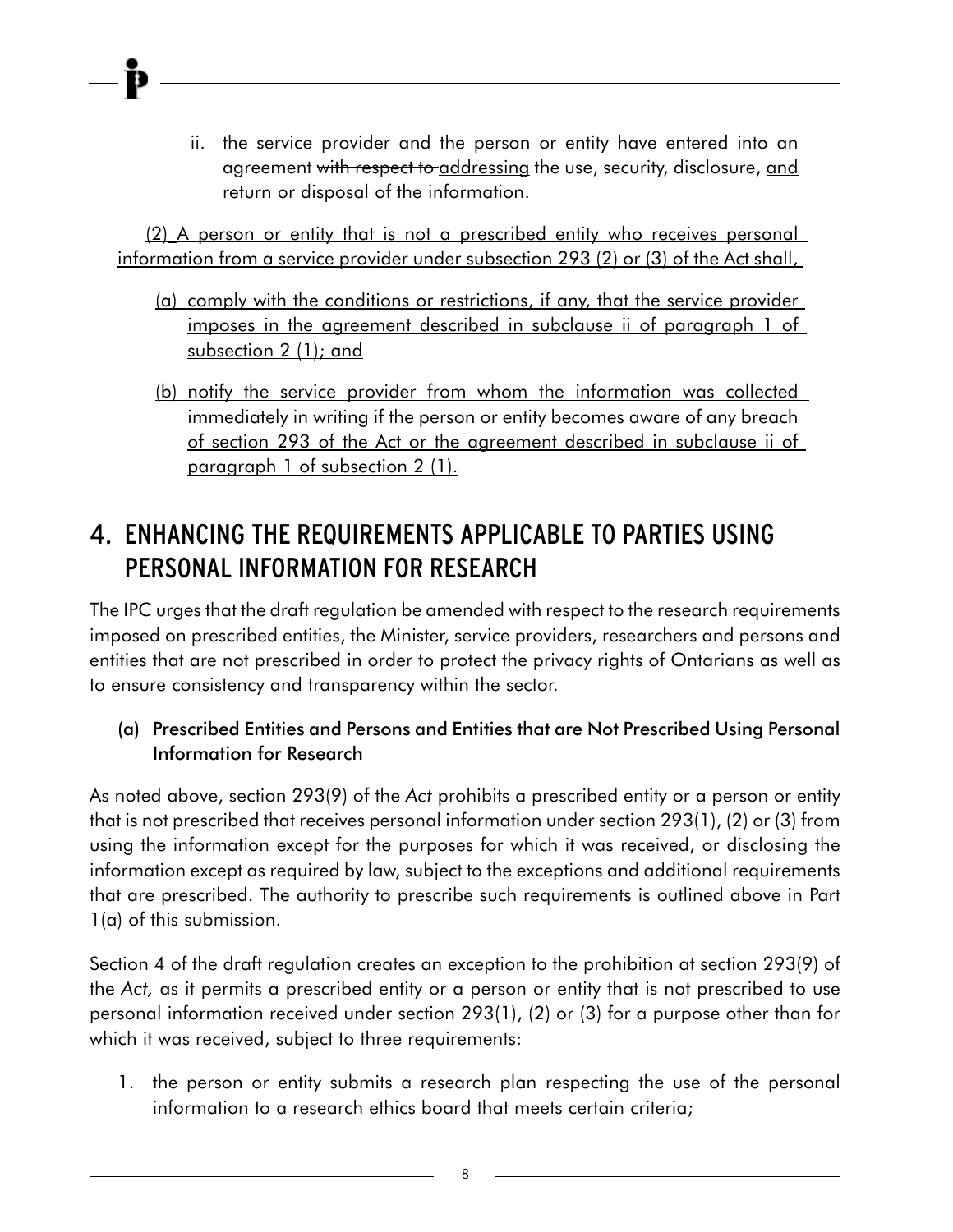- 2. the person or entity has received written confirmation from each member of the research ethics board confirming that there is no conflict of interest; and
- 3. the research ethics board has approved the plan.

The draft regulation mirrors elements of the research requirements set out in sections 44(1) and (2) of *PHIPA*. However, key components of sections 44(3), (4) and (6) of *PHIPA* are missing.

Sections 44(3), (4) and (6) of *PHIPA* set out widely accepted, essential elements of the framework for using personal information for research, namely, the matters a research ethics board must consider, the minimum requirements for a research ethics board's decision, and the minimum requirements applicable to researchers receiving the personal information. These provisions provide consistency in the research ethics board approval process and ensure researchers are respecting the privacy of the individuals. The omission of these types of provisions from the draft regulation is concerning, as it creates a gap in the privacy protections individuals can expect depending on who is holding the personal information.

Accordingly, the IPC recommends that section 4 of the draft regulation be amended as follows:

### Restrictions on use, s. 293 (9) of the Act

4. (1) Despite subsection 293 (9) of the Act, a prescribed entity, or a person or entity that is not a prescribed entity, may use personal information received under subsection 293 (1), (2) or (3) of the Act for a purpose other than for which it was received if the following requirements are met:

- 1. The person or entity shall submit a research plan that meets the requirements of subsection (2) respecting the use of that personal information to a research ethics board that meets the following criteria:
	- i. It has at least five members.
	- ii. At least one member has no affiliation with the person or persons that established the research ethics board.
	- iii. At least one member is knowledgeable in research ethics, either as a result of formal training in research ethics or practical or academic experience in research ethics.
	- iv. At least two members have expertise in the methods or in the areas of research being considered.
	- v. At least one member is knowledgeable in privacy issues but does not provide legal advice to a service provider.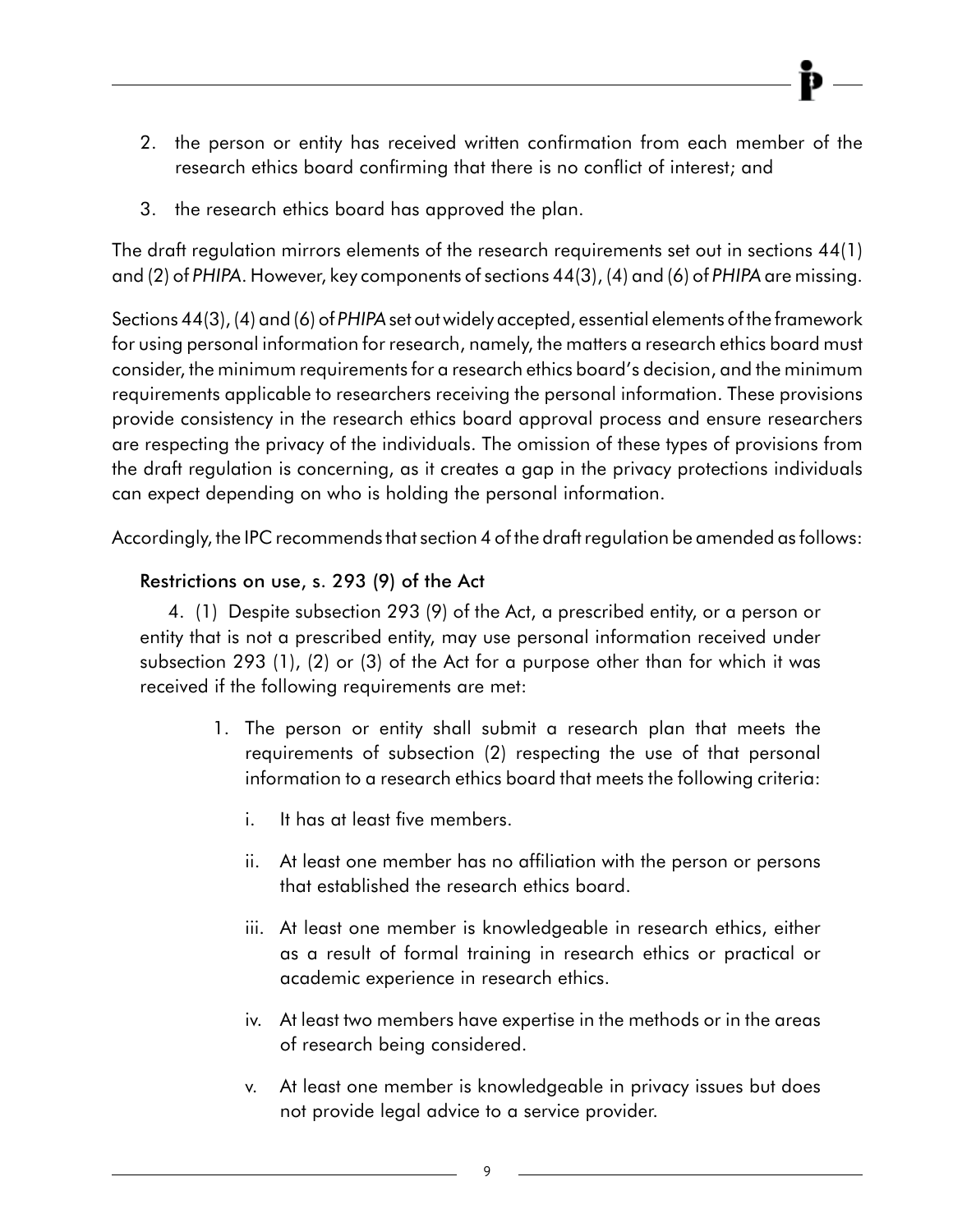- 2. The person or entity has received written confirmation from each member of the research ethics board that the member's personal interest in the use of the personal information or the performance of the research does not conflict or appear to conflict with the member's ability to objectively review the research plan.
- 3. The person or entity has received written confirmation from the research ethics board that, when deciding whether to approve the research plan that the person or entity submitted to it, the research ethics board considered the relevant matters, including,
	- i. whether the objectives of the research can reasonably be accomplished without using the personal information that is to be collected;
	- ii. whether, at the time the research is conducted, adequate safeguards will be in place to protect the privacy of the individuals whose personal information is being collected or used and to preserve the confidentiality of the information;
	- iii. the public interest in conducting the research and the public interest in protecting the privacy of the individuals whose personal information is being collected or used; and
	- iv. whether obtaining the consent of the individuals whose personal information is being collected or used would be impractical.
- 4. The research ethics board has approved the plan. The research ethics board has provided the person or entity with a decision, in writing, approving the research plan and setting out whether the approval is subject to any conditions.
- 5. When using personal information about an individual under this section, the person or entity shall,
	- i. comply with the conditions, if any, specified by the research ethics board in respect of the research plan;
	- ii. use the information only for the purposes set out in the research plan as approved by the research ethics board;
	- iii. not publish the information in a form that could reasonably enable a person to ascertain the identity of the individual;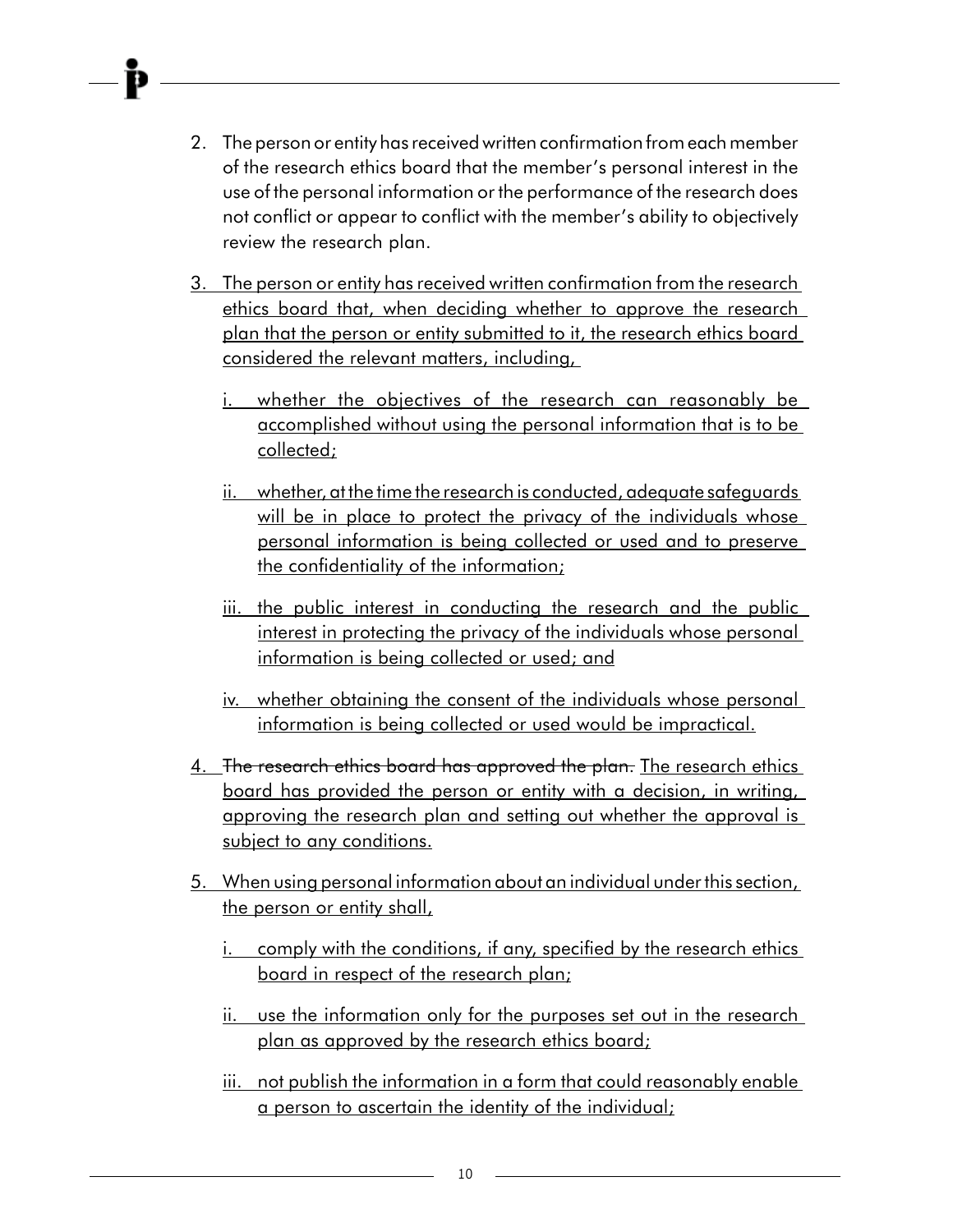- iv. not disclose the information except as permitted or required by law;
- v. not make contact or attempt to make contact with the individual, directly or indirectly, unless the service provider from whom the information was collected first obtains the individual's consent to being contacted; and
- vi. notify the service provider from whom the information was collected immediately in writing if the person or entity becomes aware of any breach of this subsection.

# (b) Minister and Service Providers Using Personal Information for Research

Section 5 of the draft regulation establishes requirements and restrictions applicable to the Minister's use of personal information for the purposes described in paragraph 6 of section 283(1) of the *Act* and service providers' use of personal information for the purpose set out in section 291(1)(j) of the *Act*. This section similarly omits the research requirements in sections 44(3), (4) and (6) of *PHIPA.*

Paragraph 1 of section 5 of the draft regulation requires that the Minister or service provider prepare a research plan that meets the requirements in section 4(2) of the draft regulation, subject to two exceptions. The Minister is exempt from including the requirements in paragraphs 12 and 14 of section 4(2) in its research plan. Similarly, the requirement in paragraph 12 does not apply to service providers. The basis for these exceptions is not clear.

Paragraph 12 requires that the research plan include information about how and when personal information will be disposed of or returned to the service provider. This requirement is similar to paragraph 9 of the research plan requirements in section 16 of O. Reg 329/04 under *PHIPA*. While the Minister and service providers may not need to return personal information when conducting their own research, both should be required to document how and when personal information used for research will be disposed of. This will ensure transparency and increase public confidence that the Minister and service providers are handling personal information appropriately, in accordance with the purposes of the *Act*.

Paragraph 14 requires that the funding source of the research be included in the research plan. This requirement is identical to paragraph 10 of the research plan requirements in section 16 of O. Reg 329/04 under *PHIPA*. While the Ministry may often fund its own research, there may be circumstances in which the Ministry is working with other institutions or organizations that are also providing funding. Clarifying the source of funding in the research plan will provide for more transparency.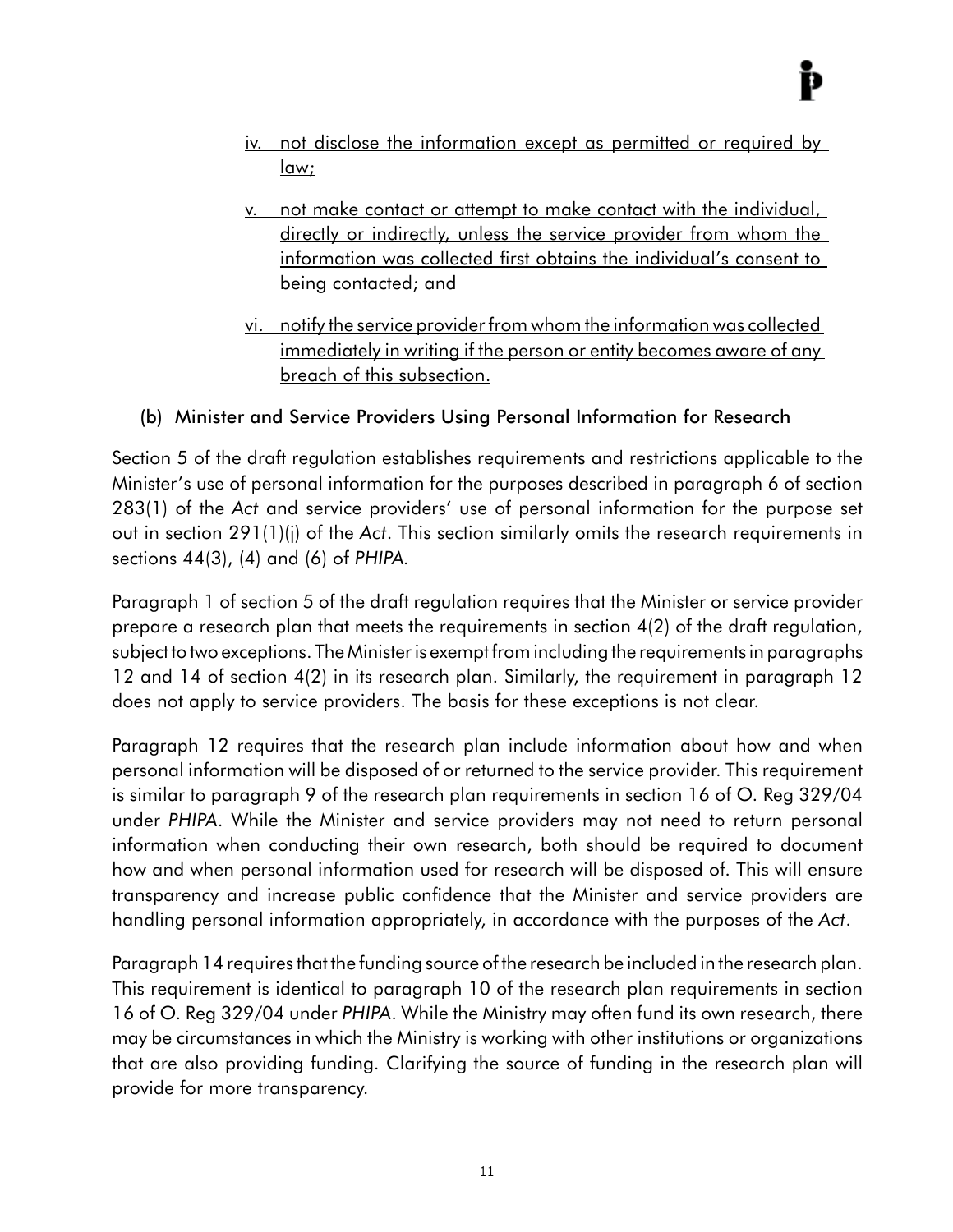This scheme is modeled after the research plan requirements set out in *PHIPA* and O. Reg 329/04. Under *PHIPA*, health information custodians conducting their own research are not exempt from any of the requirements for a research plan. The scheme created under the *Act* should be consistent with *PHIPA*. Accordingly, the IPC recommends that the proposed exemptions be removed from the draft regulation.

For the reasons outlined above, the IPC recommends that section 5 of the draft regulation be amended as follows:

### Restrictions on use of personal information by Minister and service provider

5. The Minister shall not use personal information for the purposes described in paragraph 6 of subsection 283 (1) of the Act and a service provider shall not use personal information collected for the purposes of providing a service for the purpose set out in clause 291 (1) (j) of the Act unless the following requirements are met:

1. The Minister or service provider, as the case may be, prepares a research plan that meets the requirements of subsection 4 (2) with the exception of those requirements set out in,

i. paragraphs 12 and 14 of that subsection, in the case of the Minister, or

ii. paragraph 12 of that subsection, in the case of a service provider.

- 2. The Minister or service provider, as the case may be, submits the research plan to a research ethics board that meets the criteria set out in paragraph 1 of subsection 4 (1).
- 3. The Minister or service provider, as the case may be, has received written confirmation from each member of the research ethics board that the member's personal interest in the use of the personal information or the performance of the research does not conflict or appear to conflict with the member's ability to objectively review the research plan.
- 4. The research ethics board has approved the plan.
- 4. The Minister or service provider, as the case may be, has received written confirmation from the research ethics board that, when deciding whether to approve the research plan that the Minister or service provider submitted to it, the research ethics board considered the relevant matters, including,
	- i. whether the objectives of the research can reasonably be accomplished without using the personal information that is to be collected;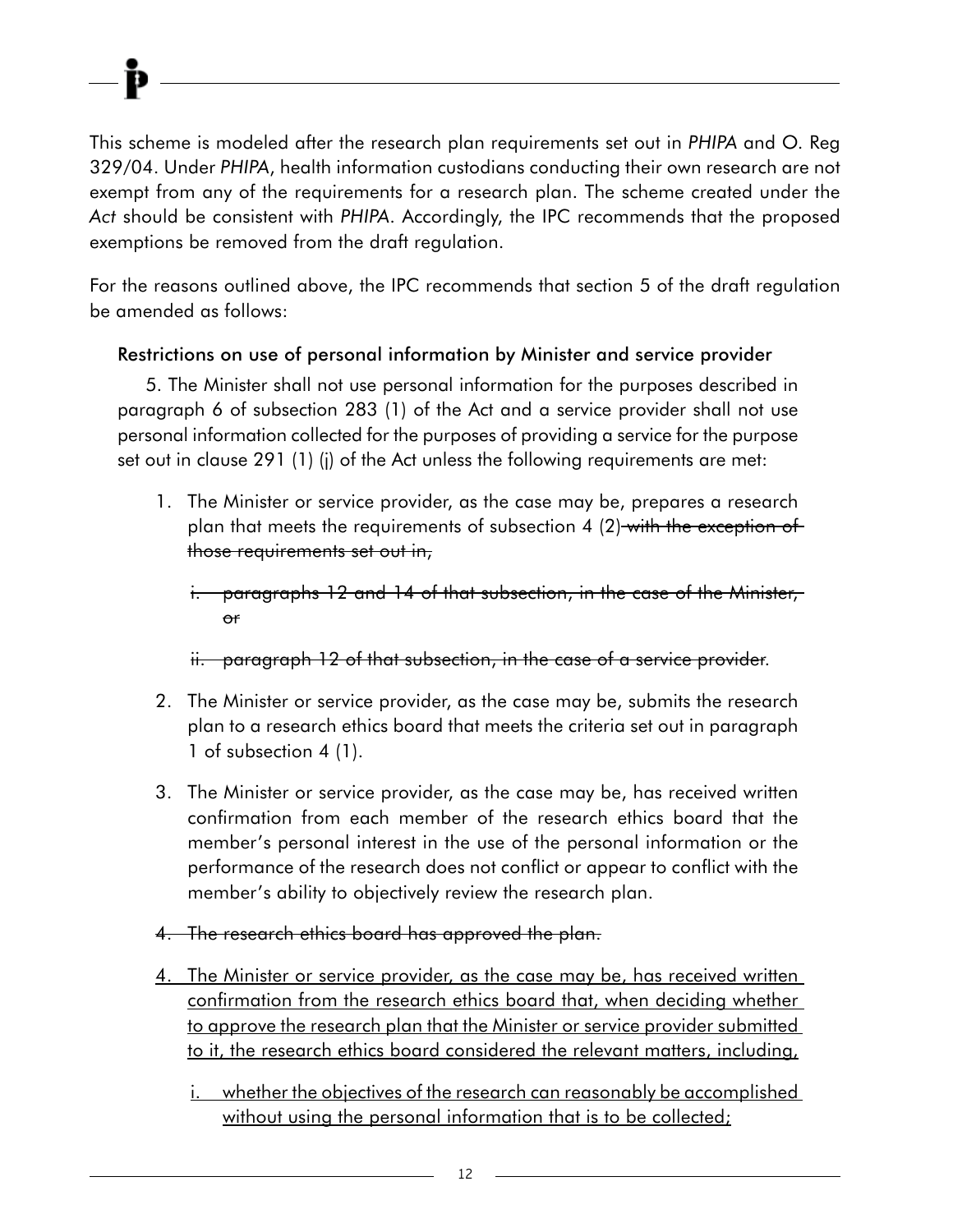- ii. whether, at the time the research is conducted, adequate safeguards will be in place to protect the privacy of the individuals whose personal information is being collected or used and to preserve the confidentiality of the information;
- iii. the public interest in conducting the research and the public interest in protecting the privacy of the individuals whose personal information is being collected or used; and
- iv. whether obtaining the consent of the individuals whose personal information is being collected or used would be impractical.
- 5. The research ethics board has approved the plan. provided the Minister or service provider, as the case may be, with a decision, in writing, approving the research plan and setting out whether the approval is subject to any conditions.
- 6. When using personal information about an individual under this section, the Minister or service provider, as the case may be, shall,
	- i. comply with the conditions, if any, specified by the research ethics board in respect of the research plan;
	- ii. use the information only for the purposes set out in the research plan as approved by the research ethics board;
	- iii. not publish the information in a form that could reasonably enable a person to ascertain the identity of the individual;
	- iv. not disclose the information except as permitted or required by law;
	- v. if the information was collected indirectly, not make contact or attempt to make contact with the individual, directly or indirectly, unless the person that collected the information first obtains the individual's consent to being contacted; and
	- vi. if the information was collected indirectly from a service provider, prescribed entity, or person or entity that is not a prescribed entity, notify the service provider, person or entity from whom the information was collected immediately in writing if the Minister or service provider becomes aware of any breach of this subsection.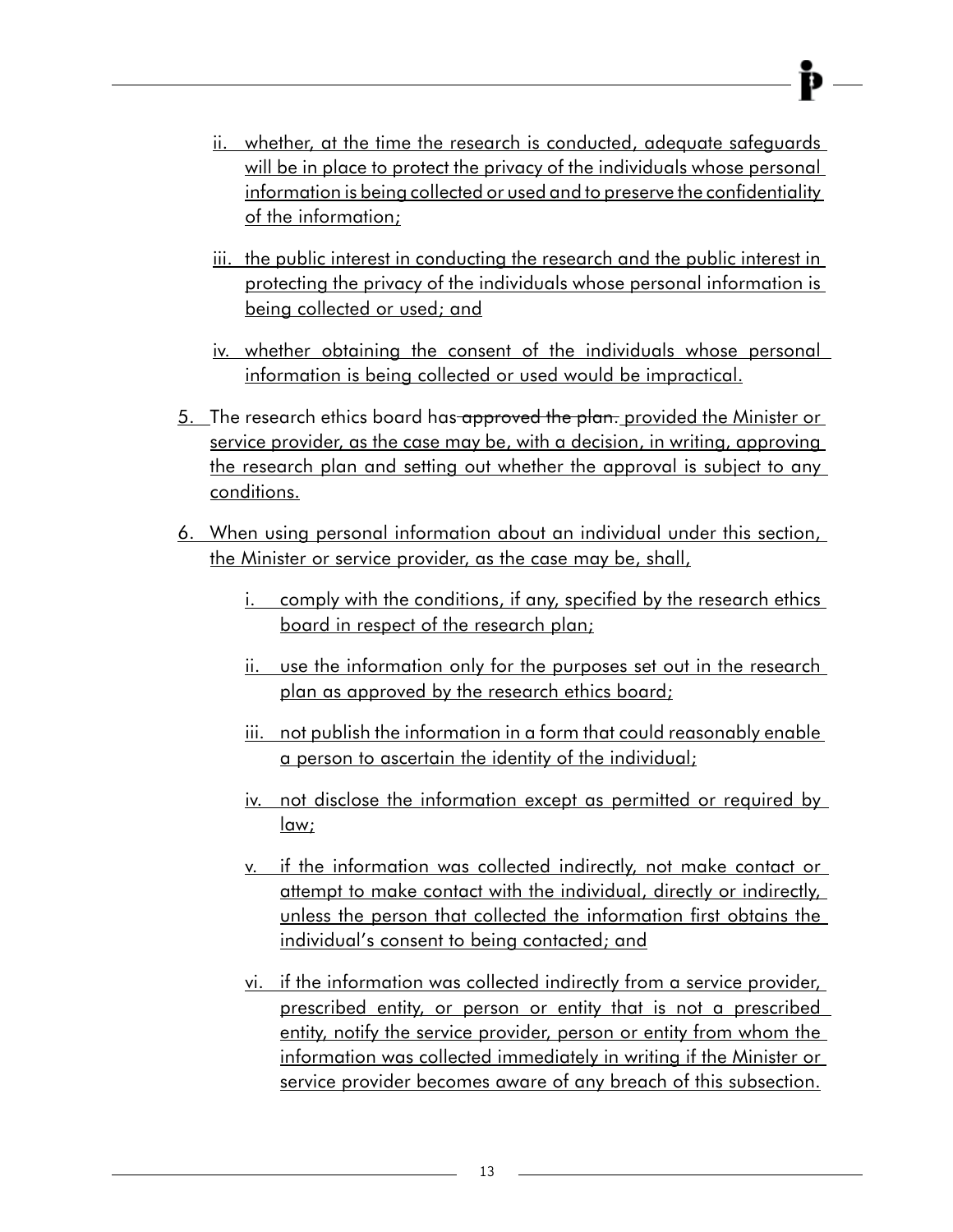# (c) Researchers Using Personal Information for Research

Section 6 of the draft regulation creates another exception to the prohibition at section 293(9) of the *Act,* as it permits a prescribed entity or a person or entity that is not prescribed to disclose personal information received under sections 293(1), (2) or (3) to another prescribed entity for the purposes described in section 293(1) of the *Act,* or to a researcher who meets the same general requirements set out in section 4. Again, the research requirements in sections 44(3), (4) and (6) of *PHIPA* are not included.

In addition, the IPC recommends that the agreement between a researcher and a person or entity that discloses personal information to the researcher should require the researcher to notify the person or entity if personal information they receive is stolen, lost or used or disclosed without authority. This requirement would address a gap in breach notification similar to that described in Part 1 of this submission regarding notification to service providers disclosing personal information to persons and entities.

The IPC recommends that section 6 of the draft regulation be amended as follows:

# Exception to restriction on disclosure by prescribed entity

6. (1) Despite subsection 293 (9) of the Act, a prescribed entity, or a person or entity that is not a prescribed entity, may disclose personal information disclosed to it under subsection 293 (1), (2) or (3) of the Act to,

- (a) another prescribed entity, if the disclosure is for the purposes described in subsection 293 (1) of the Act; or
- (b) a researcher who has <del>had a research plan that meets the requirements of</del> subsection 4 (2) approved by a research ethics board that meets the criteria set out in paragraph 1 of subsection  $4(1)$ .
	- i. met the requirements of paragraphs 2, 3 and 4 of subsection 4  $(1)$ ;
	- ii. had a research plan that meets the requirements of subsection 4 (2) approved by a research ethics board that meets the criteria set out in paragraph 1 of subsection 4 (1);
	- iii. entered into an agreement with the prescribed entity or person or entity that is not a prescribed entity addressing the use, security, disclosure, and return or disposal of the information, in which the researcher agrees to, at minimum,
		- A. comply with the conditions, if any, specified by the research ethics board in respect of the research plan;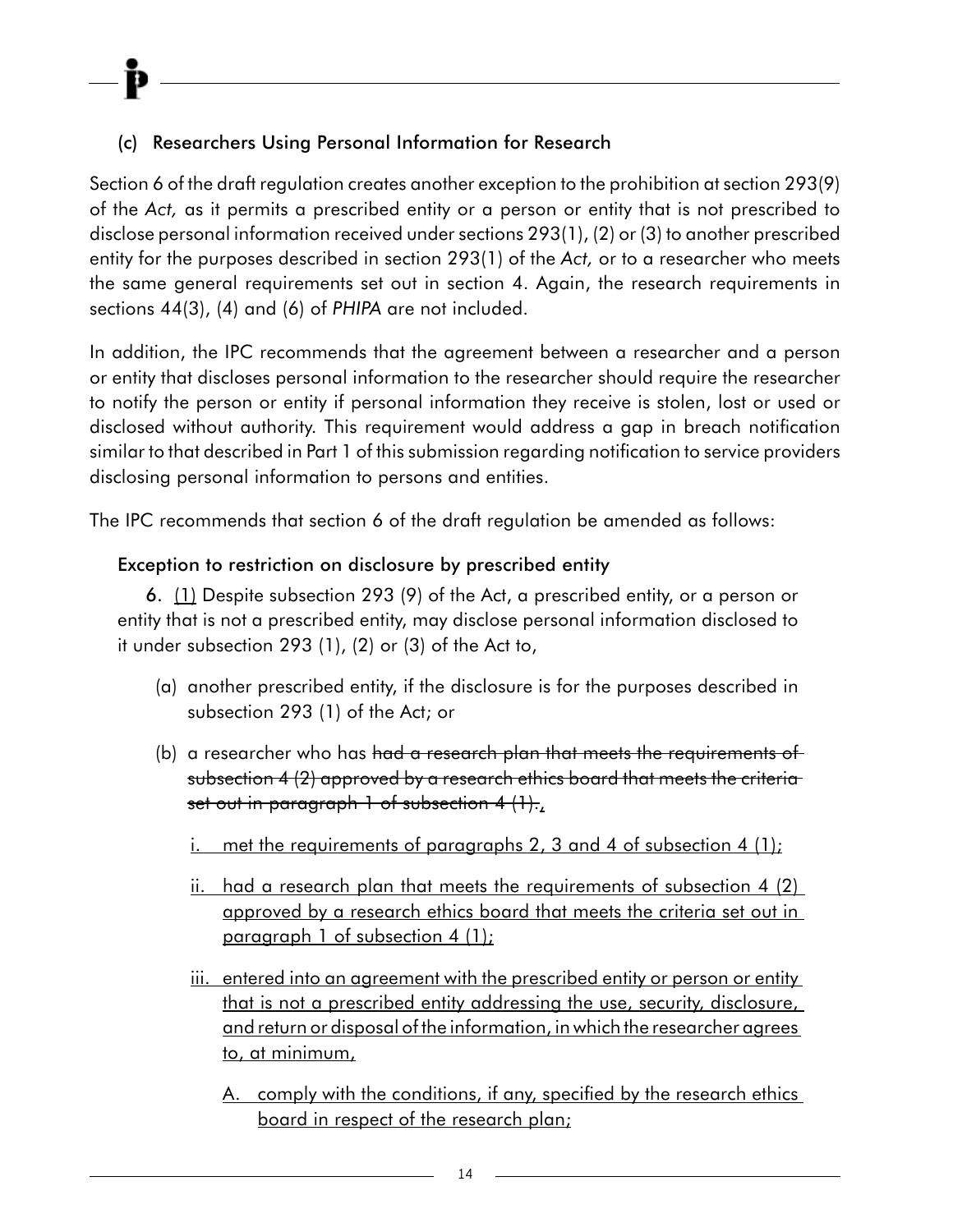- B. use the information only for the purposes set out in the research plan as approved by the research ethics board;
- C. comply with the conditions and restrictions, if any, that the person or entity imposes with respect to the use, security, disclosure, return or disposal of the information;
- D. not publish the information in a form that could reasonably enable a person to ascertain the identity of the individual;
- E. not disclose the information except as permitted or required by law;
- F. not make contact or attempt to make contact with the individual, directly or indirectly, unless the service provider from whom the information was collected first obtains the individual's consent to being contacted;
- G. notify the person or entity from whom the information was collected immediately in writing if the researcher becomes aware of any breach of the agreement; and
- H. notify the person or entity from whom the information was collected at the first reasonable opportunity if personal information that was collected has been stolen, lost or used or disclosed without authority.

# 5. CLARIFYING REQUIREMENTS CONCERNING THE HANDLING, RETENTION AND TRANSFER OF RECORDS

The *Act* and draft regulation impose requirements on service providers with respect to the handling, retention and transfer of records. While these efforts are laudable, the draft regulation should be strengthened to ensure consistency and transparency in retention practices across the sector, and to protect Ontarians' access and privacy rights with respect to personal information held by service providers.

## (a) Retention of Records

Section 10 of the draft regulation sets out requirements for the retention of records by service providers. Specifically, each service provider is required to develop and maintain a records retention policy. The draft regulation dictates what must be contained in such a policy, including identifying each type of record and how long it will be kept. The draft regulation also requires that certain factors be considered by service providers in determining how long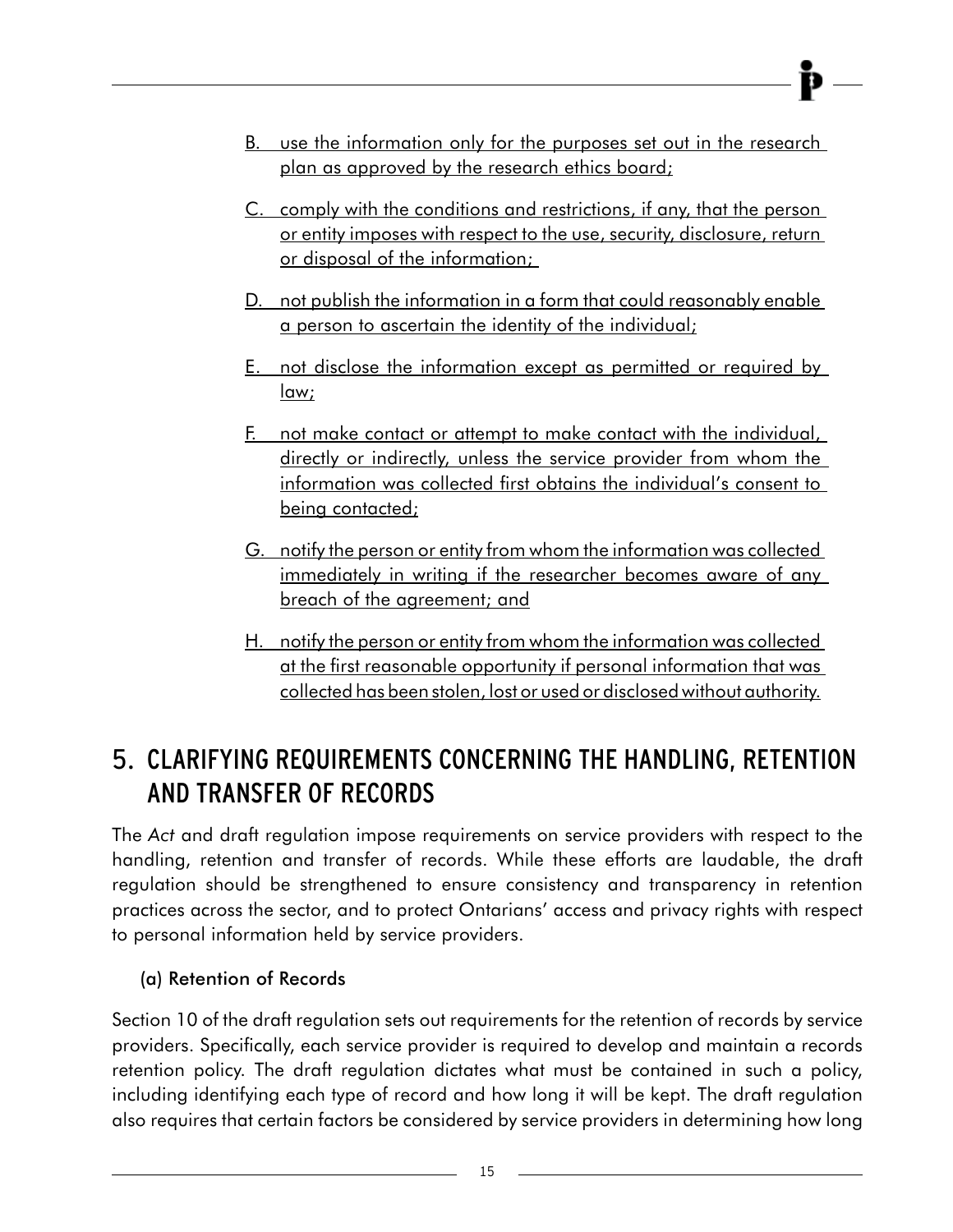to keep each type of record. However, the regulation does not stipulate the minimum length of time that a record of personal information must be kept, nor does it establish baseline expectations with respect to common retention periods.

The IPC is concerned that the draft regulation does not facilitate consistent and transparent retention practices across child, youth and family services sectors. This is important because retention and record management practices have a direct impact on both access to personal information and the privacy of individuals with respect to their personal information. The IPC recommends the following amendments.

## *(i) Require service providers to make retention policies public*

The IPC recommends that the draft regulation be amended to require service providers to make their records retention policies publicly available. Service providers are required by section 311 of the *Act* to make a general description of their information practices available to the public. A specific requirement to make retention policies publicly available would complement this general requirement.

One benefit of publicly available retention policies would be to support access to information, by providing clarity to individuals about what records are kept and for how long. For example, individuals wishing to know more about their time in the care of a Children's Aid Society (CAS) many years prior may be uncertain as to whether their records still exist. By providing clarity about what records are kept by the service provider and for how long, publicly available retention policies can support individuals in deciding whether and when to seek access to their personal information. Additionally, publicly available retention policies could allow for improved oversight of service providers' compliance with the requirements to develop and maintain such policies.

Accordingly, the IPC recommends that the following provision be added to section 10 of the draft regulation:

(8) A service provider shall, in a manner that is practical in the circumstances, make available to the public the records retention policy described in subsection (5).

*(ii) Develop common records retention requirements for children's aid societies (CASs) and other sectors*

The IPC recognizes that diversity among service providers may make it impractical for the Ministry to dictate common retention timelines for all service providers. However, there are certain sectors, most notably child welfare, for which common retention requirements should be developed.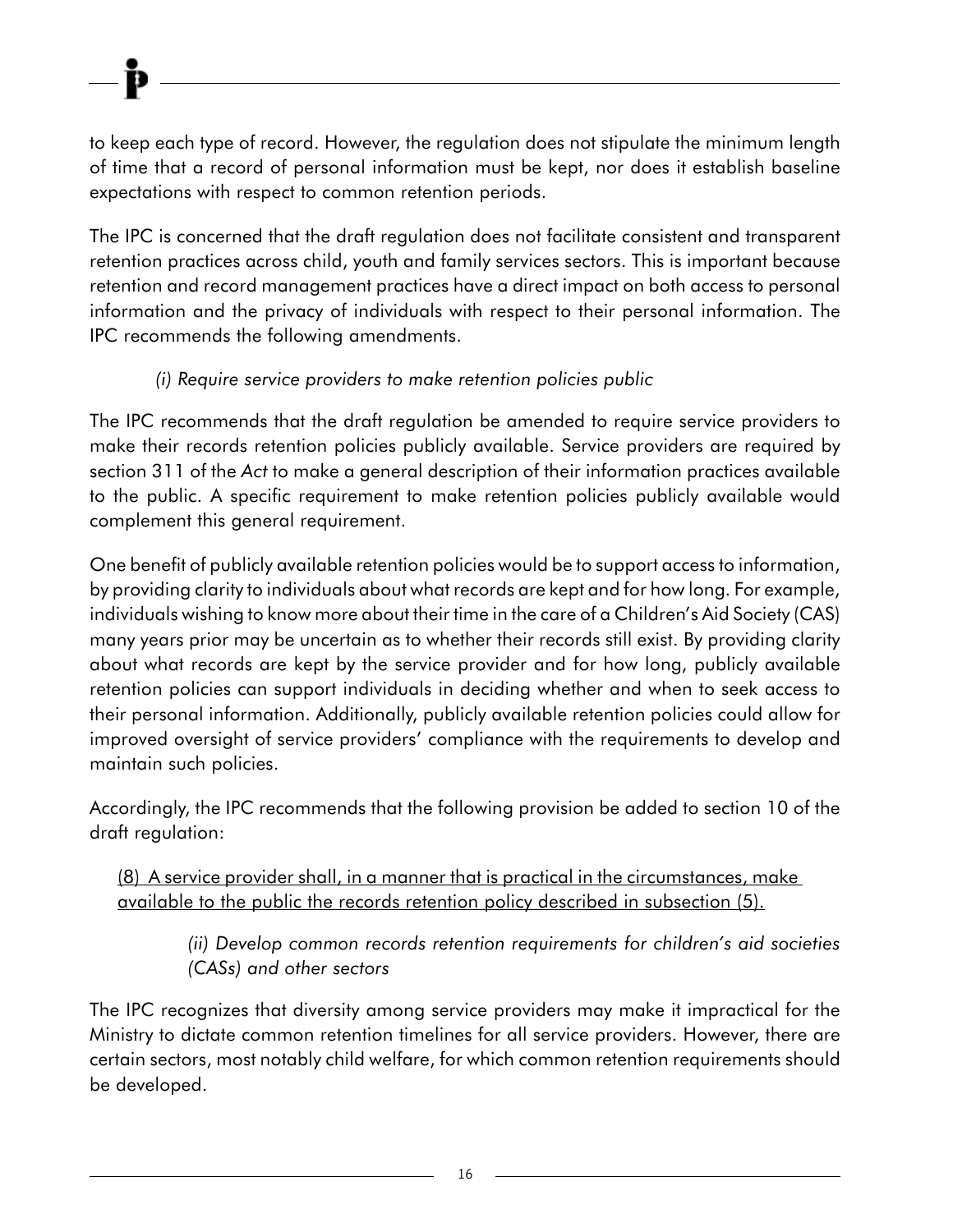Common retention requirements for the child welfare sector would support access to information, by making it simpler to understand what types of records are kept by all CASs, and for how long. Many individuals are served by more than one CAS, and may be seeking access to information held by several different CASs. It would be cumbersome for individuals to have to grapple with different retention schedules for each of Ontario's 48 CASs.

It would also be impractical for each CAS to have its own retention policy, especially because an increasing number of records are shared by CASs through the Child Protection Information Network (CPIN). Because CASs routinely share information with one another as part of child protection investigations and for screening of alternate caregivers, they require certainty about how long various types of records are retained by other CASs. This certainty would be facilitated by common retention requirements for the child welfare sector as a whole.

Developing appropriate retention schedules can be challenging. The IPC recommends that the Ministry work together with subject matter experts in the child welfare sector to develop common retention requirements for CASs, and support the sector to comply with these requirements, including through any necessary changes to CPIN.

The IPC recommends that common retention requirements for CASs be developed without delay and that the draft regulation be amended to require CASs to comply with these requirements. However, if the Ministry decides that regulation is not the appropriate vehicle for establishing common retention requirements for CASs, the Ministry should issue a binding directive to CASs under section 42(1) of the *Act*.

In addition to child welfare, the IPC recommends that the Ministry systematically review every sector providing services under the *Act*, and consider whether it requires the development or updating of common retention requirements.

## (b) Reference Personal Information that has been "Collected, Used or Disclosed" in Sections 10(2) and 11(6)-(11)

Section 10(2) of the draft regulation prescribes requirements for the retention, transfer and disposal of records of personal information in the custody or control of a service provider that was "collected by the service provider for the purpose of providing a service." The IPC recommends that this section be amended to reference personal information that was collected, used or disclosed by the service provider for the purpose of providing a service.

This would capture personal information that has been collected for another purpose and then used or disclosed for the purpose of providing a service. For example, a service provider may collect personal information to provide a program that does not fall within the specific meaning of a "service" as defined in Part X of the *Act,* and later use that information for providing a service*.* The regulatory requirements about retention, transfer and disposal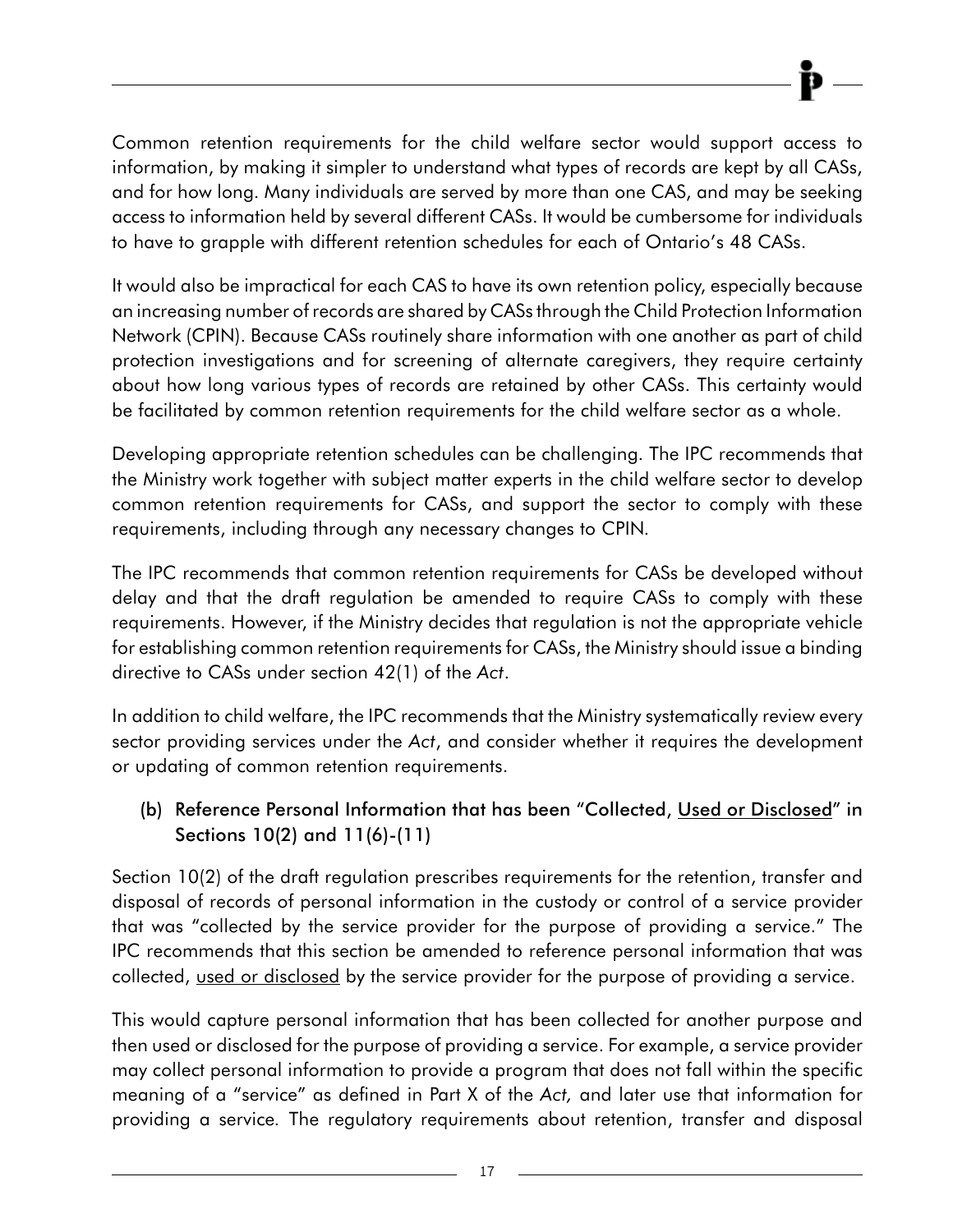should apply to such a record, and to any other record which is collected, used or disclosed for the purpose of providing a service.

The IPC recommends that section 10(2) be amended as follows:

# Prescribed requirements, s. 309 (1) (b) of the Act

10. (2) In this section, a reference to a record is a reference to a record that is in the service provider's custody or control and that contains personal information that was collected, used or disclosed by the service provider for the purpose of providing a service.

For the same reason, the IPC recommends that paragraphs 6 to 11 of section 11(1), which prescribe requirements for annual reporting to the IPC, be redrafted to reference personal information that was collected, used or disclosed for the purpose of providing a service, as set out in Appendix A.

# 6. CLARIFY WHETHER SECTION 10(4) REFERS TO A SUCCESSOR

Section 10(4) of the draft regulation requires that:

[A] service provider that ceases to provide the service to which a record relates shall not transfer the record to another service provider for the purpose of allowing that service provider to continue to provide that service unless the service provider that will receive the record has in place a records retention policy under this section that addresses the retention of the type of record being transferred.

It is not clear whether this section refers to the transfer of records to a successor, as described under section 310 of the *Act.* If so, the IPC recommends that section 10(4) of the regulation be redrafted to use the term "successor", in order to clearly link the regulation to the requirements in the *Act* regarding the transfer of personal information to successors.

# **CONCLUSION**

The IPC commends the Ministry for the safeguards set out in the proposed regulation in respect of Part X of the *Act*, which will enhance the protections afforded to Ontarians who receive child, youth and family services. The IPC urges the Ministry to amend the regulation in the manner outlined in this submission in order to ensure consistency, transparency and accountability throughout the sector, and to protect Ontarians' access and privacy rights.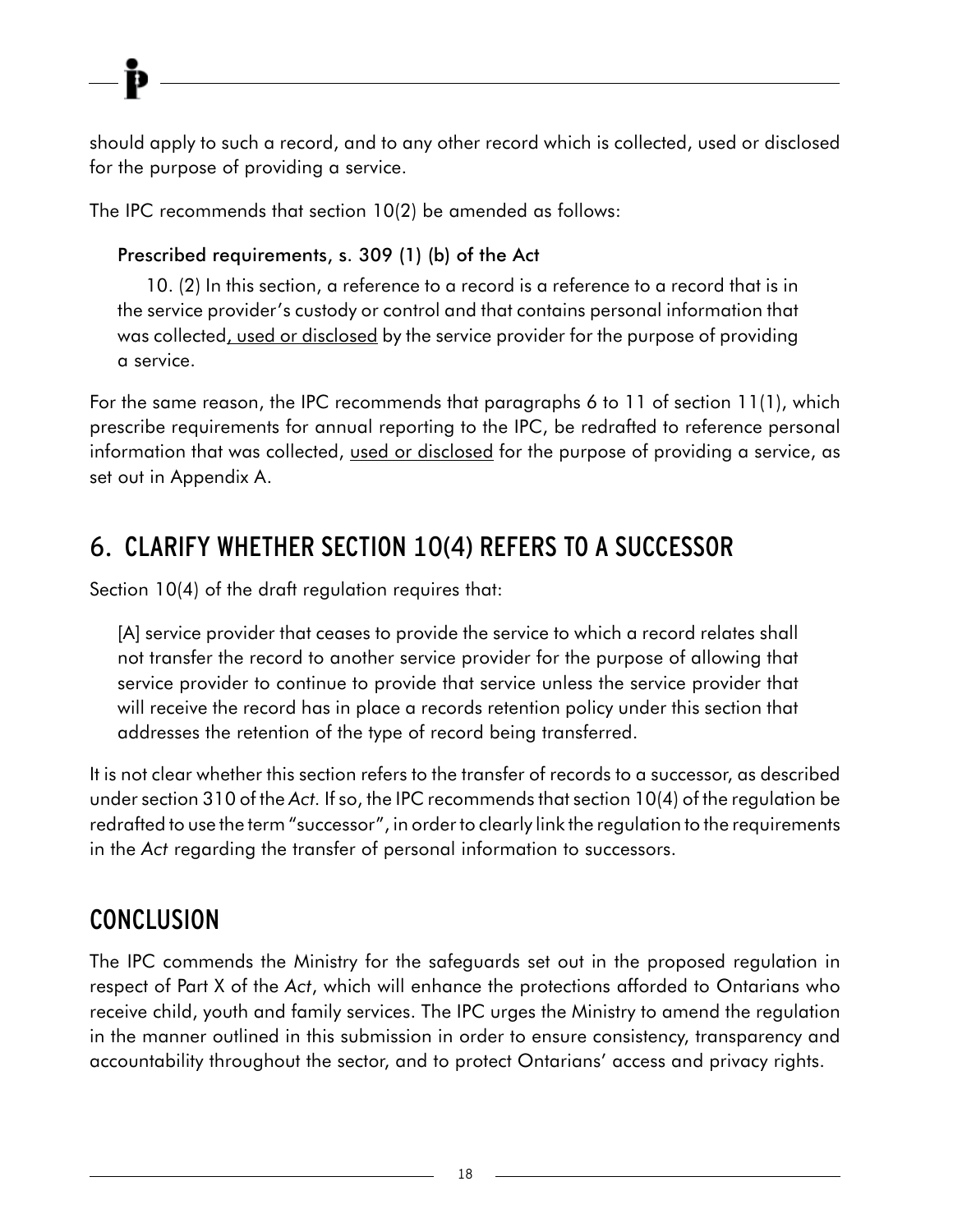We look forward to further consultations and to working together with the Ministry and stakeholders to achieve these ends.

Þ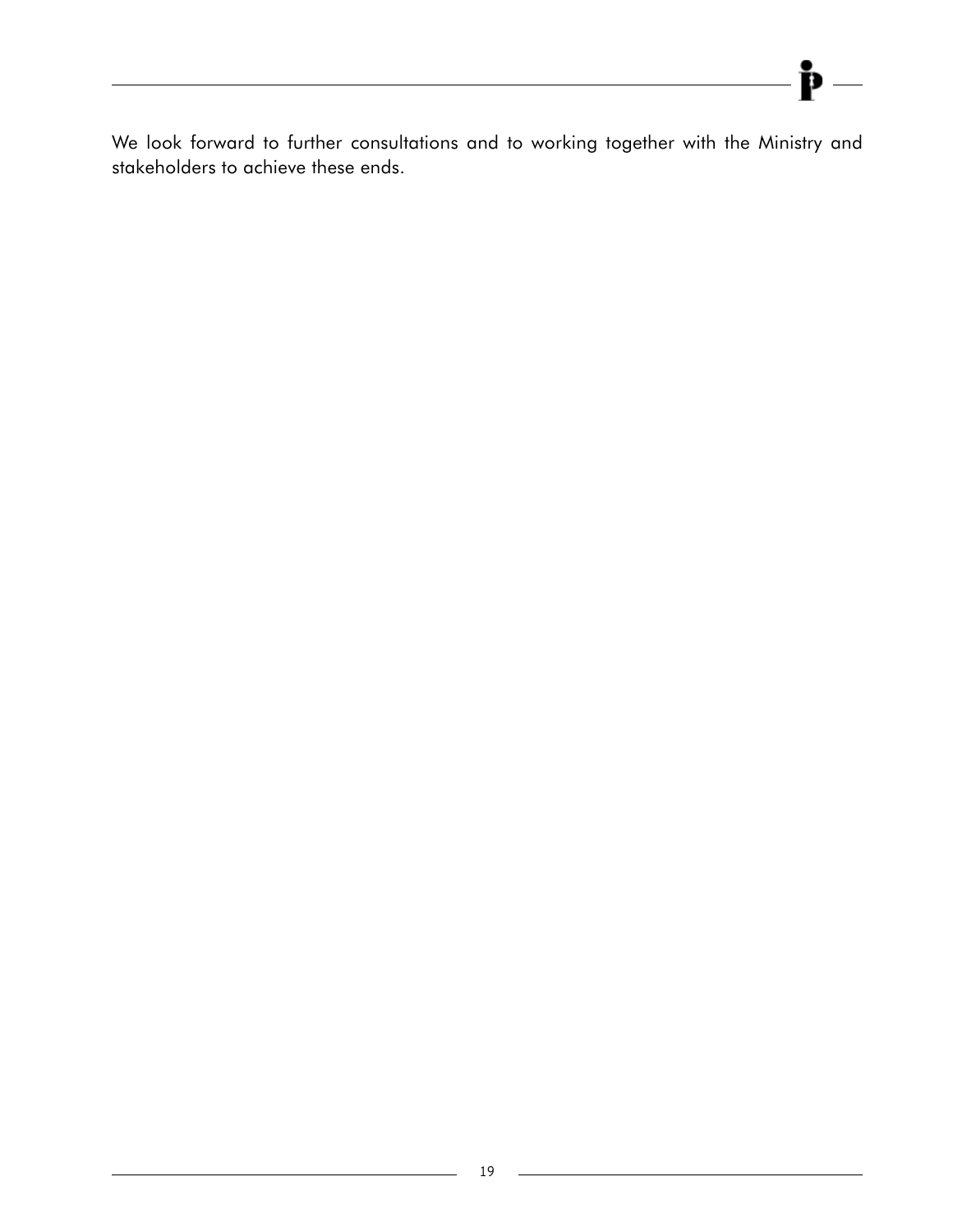# APPENDIX A: DRAFT REGULATION WITH IPC PROPOSED AMENDMENTS

### ONTARIO REGULATION

#### to be made under the

### CHILD, YOUTH AND FAMILY SERVICES ACT, 2017

#### PERSONAL INFORMATION

#### Prescribed entities, s. 293 of the Act

- 1. The following entities are prescribed for the purposes of section 293 of the Act:
	- 1. The Canadian Institute for Health Information.
	- 2. The Institute of Clinical Evaluative Sciences.

#### Prescribed requirements and restrictions, ss. 293 (2) and (3) of the Act

2. (1) The following requirements and restrictions apply to the disclosure of personal information by a service provider to a person or entity that is not a prescribed entity under subsections  $293$  (2) and (3) of the Act:

- 1. A service provider may only disclose the personal information if,
	- i. the person or entity to which the information will be disclosed identifies as a First Nations, Inuit or Métis person or entity, and
	- ii. the service provider and the person or entity have entered into an agreement with respect to addressing the use, security, disclosure, and return or disposal of the information.

(2) A person or entity that is not a prescribed entity who receives personal information from a service provider under subsection 293 (2) or (3) of the Act shall,

- (a) comply with the conditions or restrictions, if any, that the service provider imposes in the agreement described in subclause ii of paragraph 1 of subsection 2 (1); and
- (b) notify the service provider from whom the information was collected immediately in writing if the person or entity becomes aware of any breach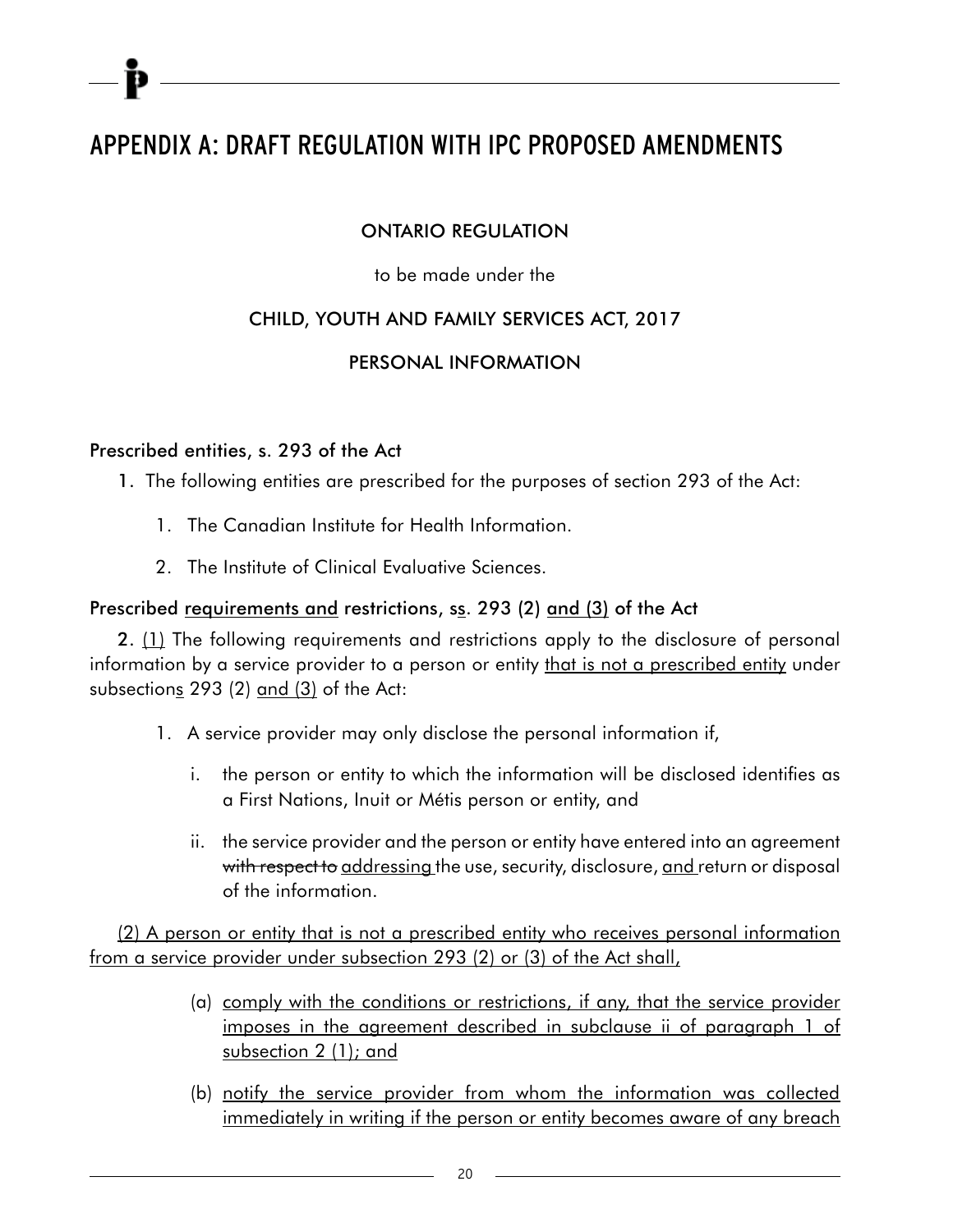### of section 293 of the Act or the agreement described in subclause ii of paragraph 1 of subsection 2 (1).

# Prescribed excluded information, s. 293 (1), (2) and (3) of the Act

3. The following information and corresponding circumstances are prescribed for the purposes of subsection 293 (4) of the Act:

1. Recorded information that documents the content of conversations that took place during a counselling session.

## Restrictions on use, s. 293 (9) of the Act

4. (1) Despite subsection 293 (9) of the Act, a prescribed entity, or a person or entity that is not a prescribed entity, may use personal information received under subsection 293 (1), (2) or (3) of the Act for a purpose other than for which it was received if the following requirements are met:

- 1. The person or entity shall submit a research plan that meets the requirements of subsection (2) respecting the use of that personal information to a research ethics board that meets the following criteria:
	- i. It has at least five members.
	- ii. At least one member has no affiliation with the person or persons that established the research ethics board.
	- iii. At least one member is knowledgeable in research ethics, either as a result of formal training in research ethics or practical or academic experience in research ethics.
	- iv. At least two members have expertise in the methods or in the areas of research being considered.
	- v. At least one member is knowledgeable in privacy issues but does not provide legal advice to a service provider.
- 2. The person or entity has received written confirmation from each member of the research ethics board that the member's personal interest in the use of the personal information or the performance of the research does not conflict or appear to conflict with the member's ability to objectively review the research plan.
- 3. The person or entity has received written confirmation from the research ethics board that, when deciding whether to approve the research plan that the person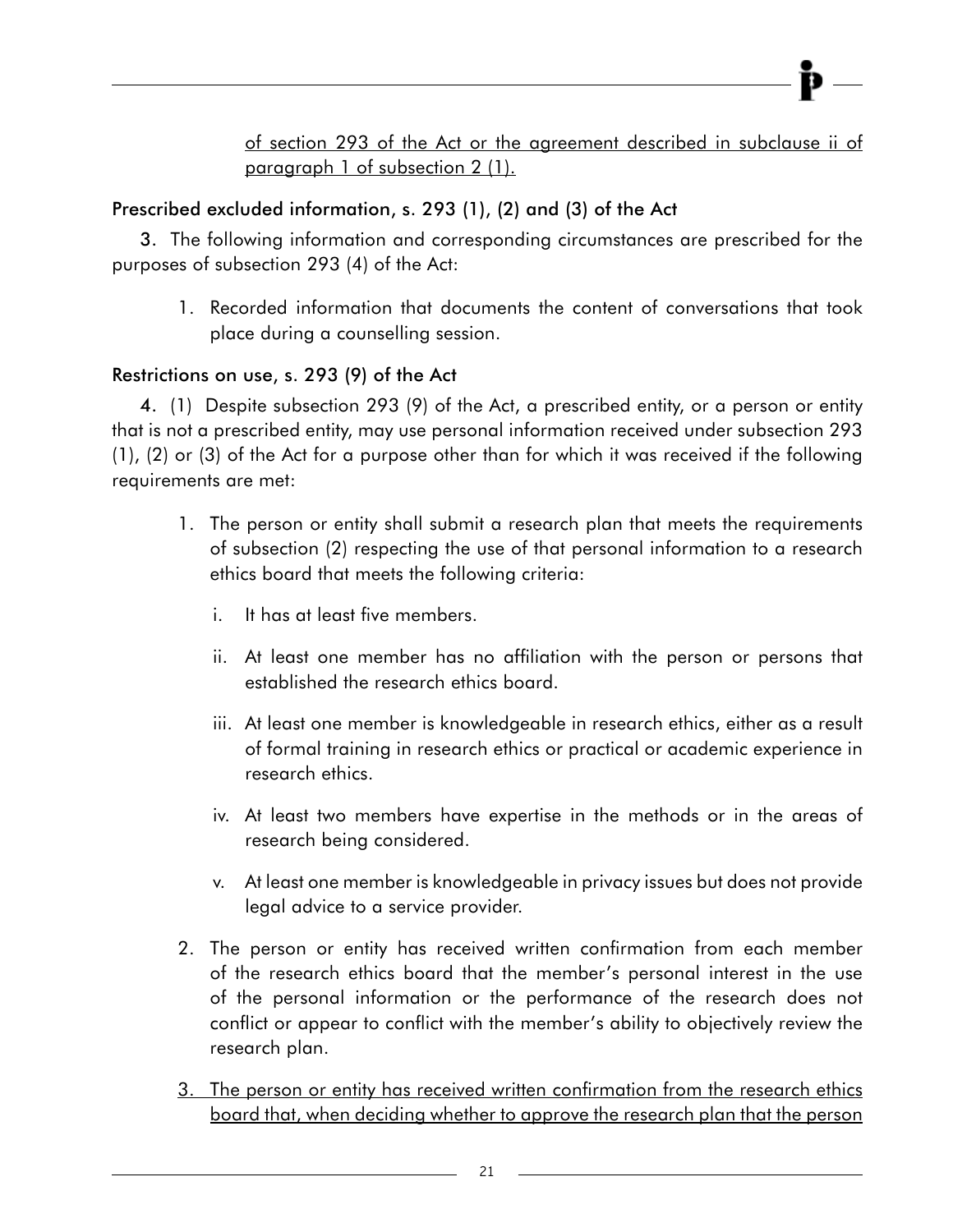or entity submitted to it, the research ethics board considered the relevant matters, including,

- i. whether the objectives of the research can reasonably be accomplished without using the personal information that is to be collected;
- ii. whether, at the time the research is conducted, adequate safeguards will be in place to protect the privacy of the individuals whose personal information is being collected or used and to preserve the confidentiality of the information;
- iii. the public interest in conducting the research and the public interest in protecting the privacy of the individuals whose personal information is being collected or used; and
- iv. whether obtaining the consent of the individuals whose personal information is being collected or used would be impractical.
- 4. The research ethics board has approved the plan. The research ethics board has provided the person or entity with a decision, in writing, approving the research plan and setting out whether the approval is subject to any conditions.
- 5. When using personal information about an individual under this section, the person or entity shall,
	- i. comply with the conditions, if any, specified by the research ethics board in respect of the research plan;
	- ii. use the information only for the purposes set out in the research plan as approved by the research ethics board;
	- iii. not publish the information in a form that could reasonably enable a person to ascertain the identity of the individual;
	- iv. not disclose the information except as permitted or required by law;
	- v. not make contact or attempt to make contact with the individual, directly or indirectly, unless the service provider from whom the information was collected first obtains the individual's consent to being contacted; and
	- vi. notify the service provider from whom the information was collected immediately in writing if the person or entity becomes aware of any breach of this subsection.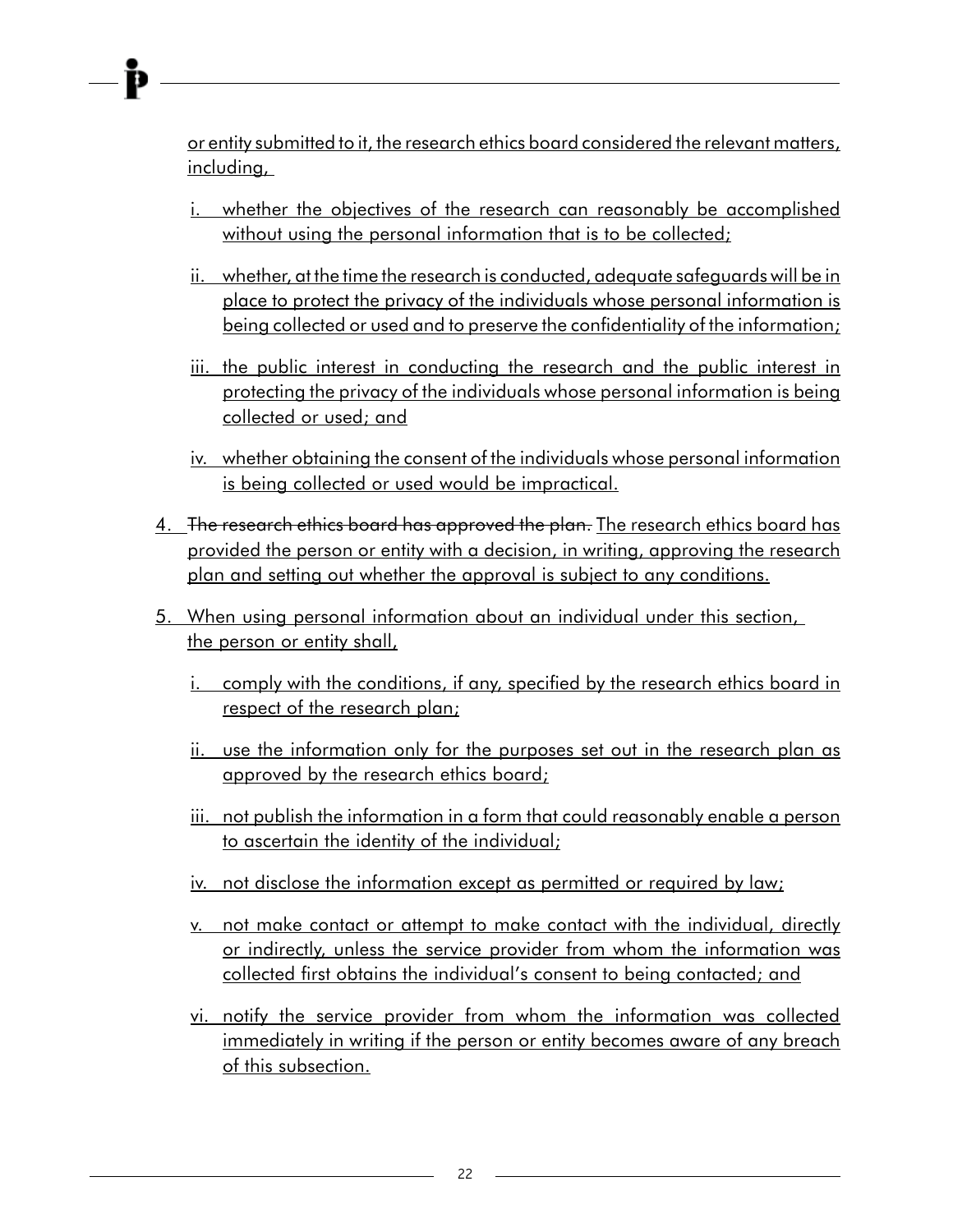- (2) A research plan shall be in writing and set out the following information:
	- 1. The affiliation of each person involved in the research.
	- 2. The nature and objectives of the research and the public or scientific benefit of the research that the researcher anticipates.
	- 3. A description of the research proposed to be conducted and the duration of the research.
	- 4. A description of the personal information required and the potential sources.
	- 5. A description of how the personal information will be used in the research and, if it will be linked to other information, a description of the other information as well as how the linkage will be done.
	- 6. An explanation as to why the research cannot reasonably be accomplished without the personal information and, if it is to be linked to other information, an explanation as to why this linkage is required.
	- 7. An explanation as to why consent to the disclosure of the personal information is not being sought from the individuals to whom the information relates.
	- 8. A description of the reasonably foreseeable harms and benefits that may arise from the use of the personal information and how the researchers intend to address those harms.
	- 9. If the research relates primarily to a group of persons who share a characteristic that is a prohibited ground of discrimination under Part I of the Human Rights Code, a description of the views of members or representatives of that group regarding the proposed research.
	- 10. A description of all persons who will have access to the personal information, why their access is necessary, their roles in relation to the research and their related qualifications.
	- 11. The safeguards that the person or entity will impose to protect the confidentiality and security of the personal information, including an estimate of how long information will be retained in an identifiable form and why.
	- 12. Information as to how and when the personal information will be disposed of or returned to the service provider.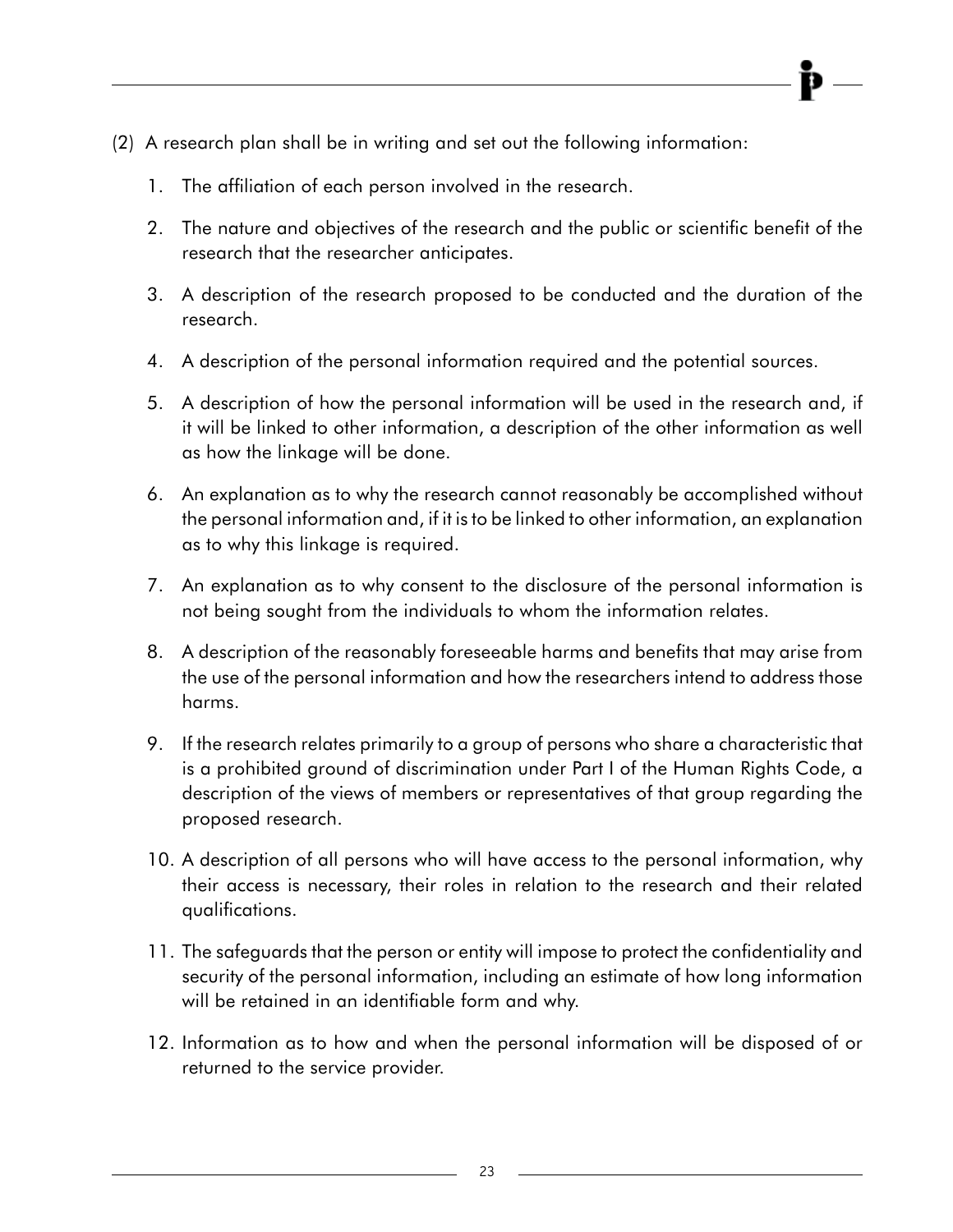- 13. A description of how the entity or person will, at the earliest reasonable opportunity, notify the service provider from whom the personal information was received of any theft, loss or unauthorized use or disclosure of the personal information.
- 14. The funding source of the research.
- 15. Whether the person or entity has applied for the approval of another research ethics board and, if so, the response to or status of the application.
- 16. Whether the person or entity's interest in the disclosure of the personal information or the performance of the research would likely result in an actual or perceived conflict of interest with other duties of the prescribed entity.

(3) If a prescribed entity has received personal information from a service provider under subsection 293 (1) or (3) of the Act and the personal information is stolen, lost or used or disclosed without authority, the prescribed entity shall notify the service provider at the first reasonable opportunity.

(4) If a person or entity that is not a prescribed entity has received personal information from a service provider under subsection 293 (2) or (3) of the Act and the personal information is stolen, lost or used or disclosed without authority, the person or entity shall notify the service provider at the first reasonable opportunity.

### Restrictions on use of personal information by Minister and service provider

5. The Minister shall not use personal information for the purposes described in paragraph 6 of subsection 283 (1) of the Act and a service provider shall not use personal information collected for the purposes of providing a service for the purpose set out in clause 291 (1) (j) of the Act unless the following requirements are met:

1. The Minister or service provider, as the case may be, prepares a research plan that meets the requirements of subsection 4 (2) with the exception of those requirements set out in,

i. paragraphs 12 and 14 of that subsection, in the case of the Minister, or

ii. paragraph 12 of that subsection, in the case of a service provider.

- 2. The Minister or service provider, as the case may be, submits the research plan to a research ethics board that meets the criteria set out in paragraph 1 of subsection 4 (1).
- 3. The Minister or service provider, as the case may be, has received written confirmation from each member of the research ethics board that the member's personal interest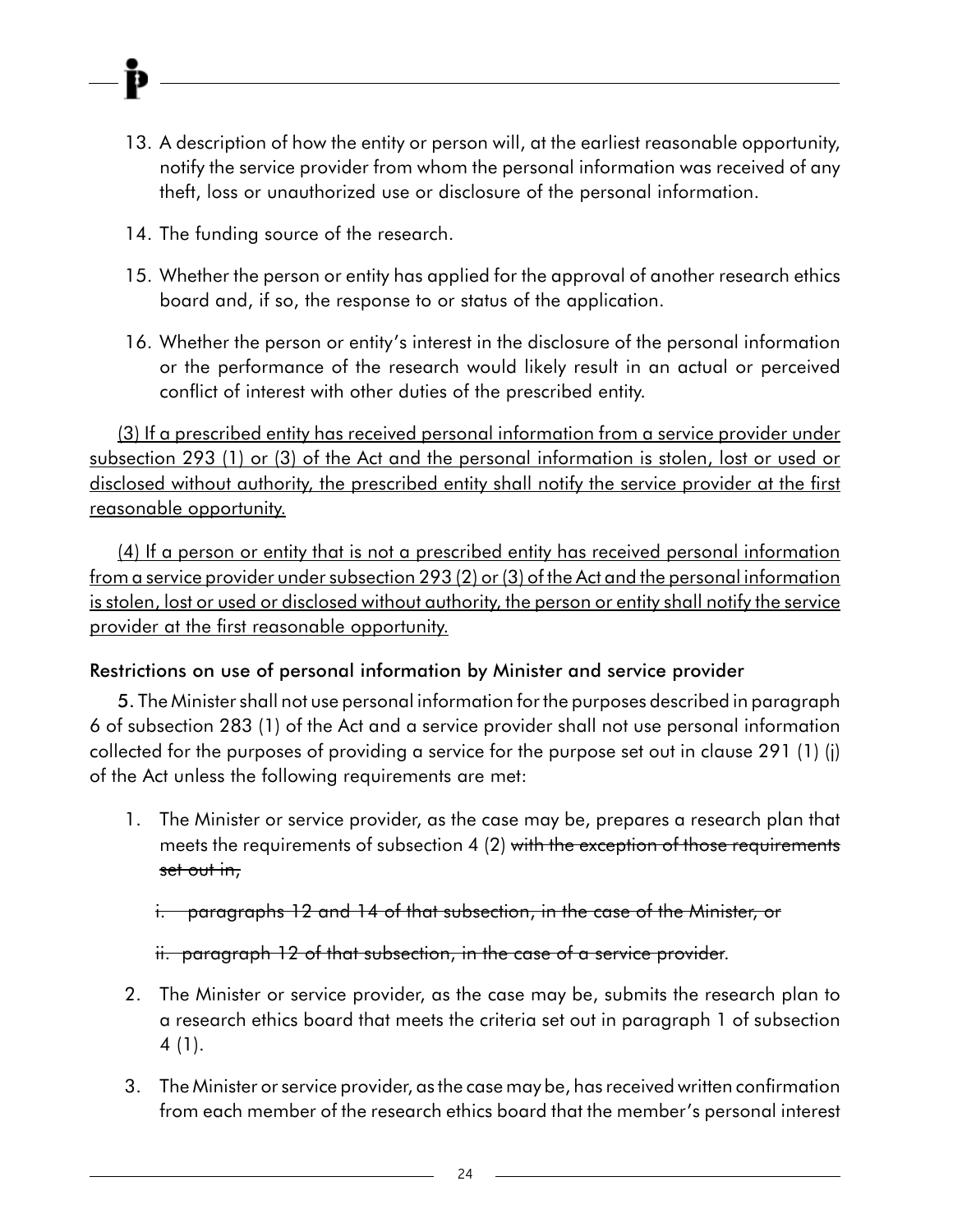in the use of the personal information or the performance of the research does not conflict or appear to conflict with the member's ability to objectively review the research plan.

- 4. The research ethics board has approved the plan.
- 4. The Minister or service provider, as the case may be, has received written confirmation from the research ethics board that, when deciding whether to approve the research plan that the Minister or service provider submitted to it, the research ethics board considered the relevant matters, including,
	- i. whether the objectives of the research can reasonably be accomplished without using the personal information that is to be collected;
	- ii. whether, at the time the research is conducted, adequate safeguards will be in place to protect the privacy of the individuals whose personal information is being collected or used and to preserve the confidentiality of the information;
	- iii. the public interest in conducting the research and the public interest in protecting the privacy of the individuals whose personal information is being collected or used; and
	- iv. whether obtaining the consent of the individuals whose personal information is being collected or used would be impractical.
- 5. The research ethics board has approved the plan. provided the Minister or service provider, as the case may be, with a decision, in writing, approving the research plan and setting out whether the approval is subject to any conditions.
- 6. When using personal information about an individual under this section, the Minister or service provider, as the case may be, shall,
	- i. comply with the conditions, if any, specified by the research ethics board in respect of the research plan;
	- ii. use the information only for the purposes set out in the research plan as approved by the research ethics board;
	- iii. not publish the information in a form that could reasonably enable a person to ascertain the identity of the individual;
	- iv. not disclose the information except as permitted or required by law;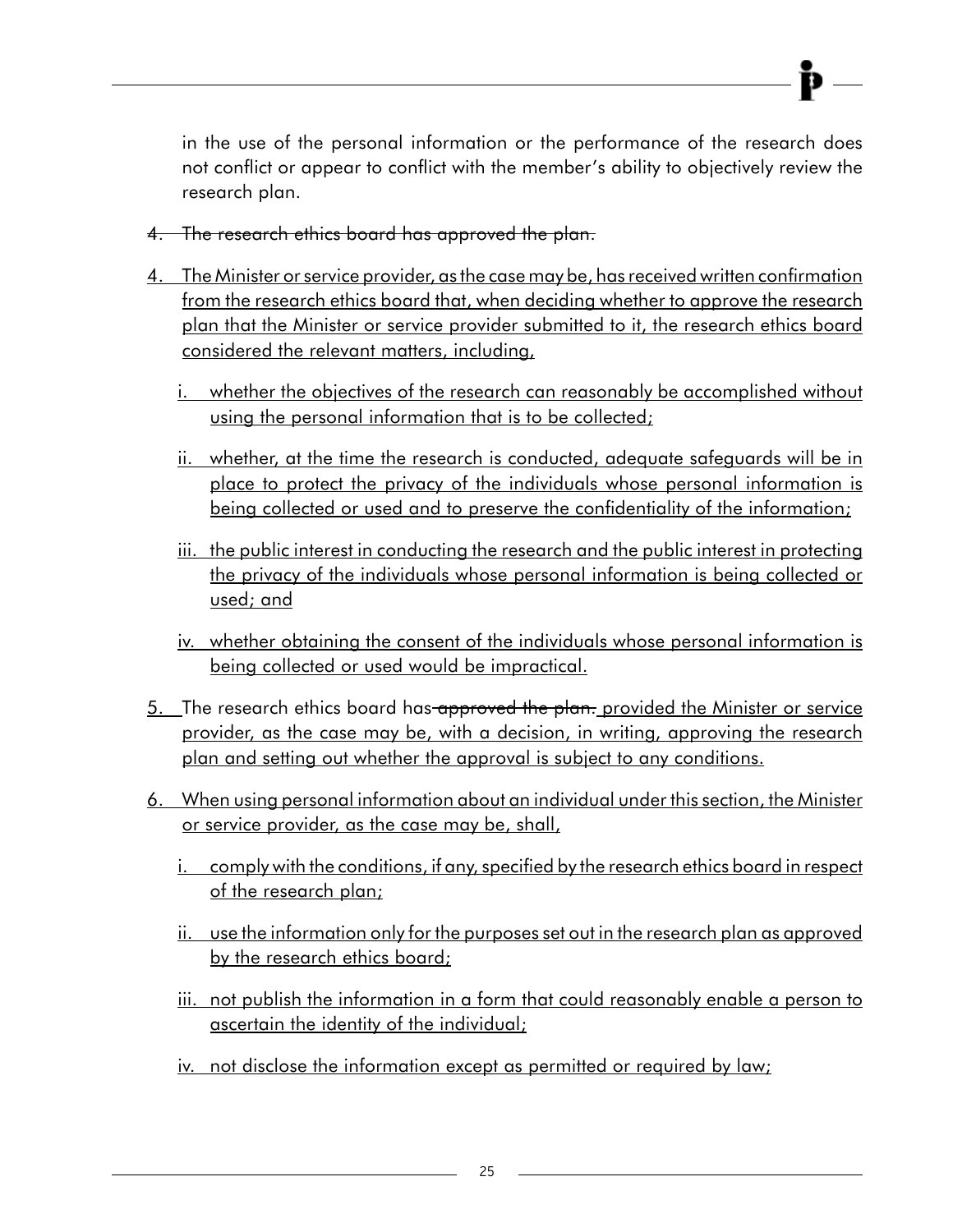- v. if the information was collected indirectly, not make contact or attempt to make contact with the individual, directly or indirectly, unless the person that collected the information first obtains the individual's consent to being contacted; and
- vi. if the information was collected indirectly from a service provider, prescribed entity, or person or entity that is not a prescribed entity, notify the service provider, person or entity from whom the information was collected immediately in writing if the Minister or service provider becomes aware of any breach of this subsection.

### Exception to restriction on disclosure by prescribed entity

6. (1) Despite subsection 293 (9) of the Act, a prescribed entity, or a person or entity that is not a prescribed entity, may disclose personal information disclosed to it under subsection 293 (1), (2) or (3) of the Act to,

- (a) another prescribed entity, if the disclosure is for the purposes described in subsection 293 (1) of the Act; or
- (b) a researcher who has <del>had a research plan that meets the requirements of</del> subsection 4 (2) approved by a research ethics board that meets the criteria set out in paragraph 1 of subsection 4 (1).
	- met the requirements of paragraphs 2, 3 and 4 of subsection 4 (1);
	- ii. had a research plan that meets the requirements of subsection 4 (2) approved by a research ethics board that meets the criteria set out in paragraph 1 of subsection  $4(1)$ ;
	- iii. entered into an agreement with the prescribed entity or person or entity that is not a prescribed entity addressing the use, security, disclosure, and return or disposal of the information, in which the researcher agrees to, at minimum,
		- A. comply with the conditions, if any, specified by the research ethics board in respect of the research plan;
		- B. use the information only for the purposes set out in the research plan as approved by the research ethics board;
		- C. comply with the conditions and restrictions, if any, that the person or entity imposes with respect to the use, security, disclosure, return or disposal of the information;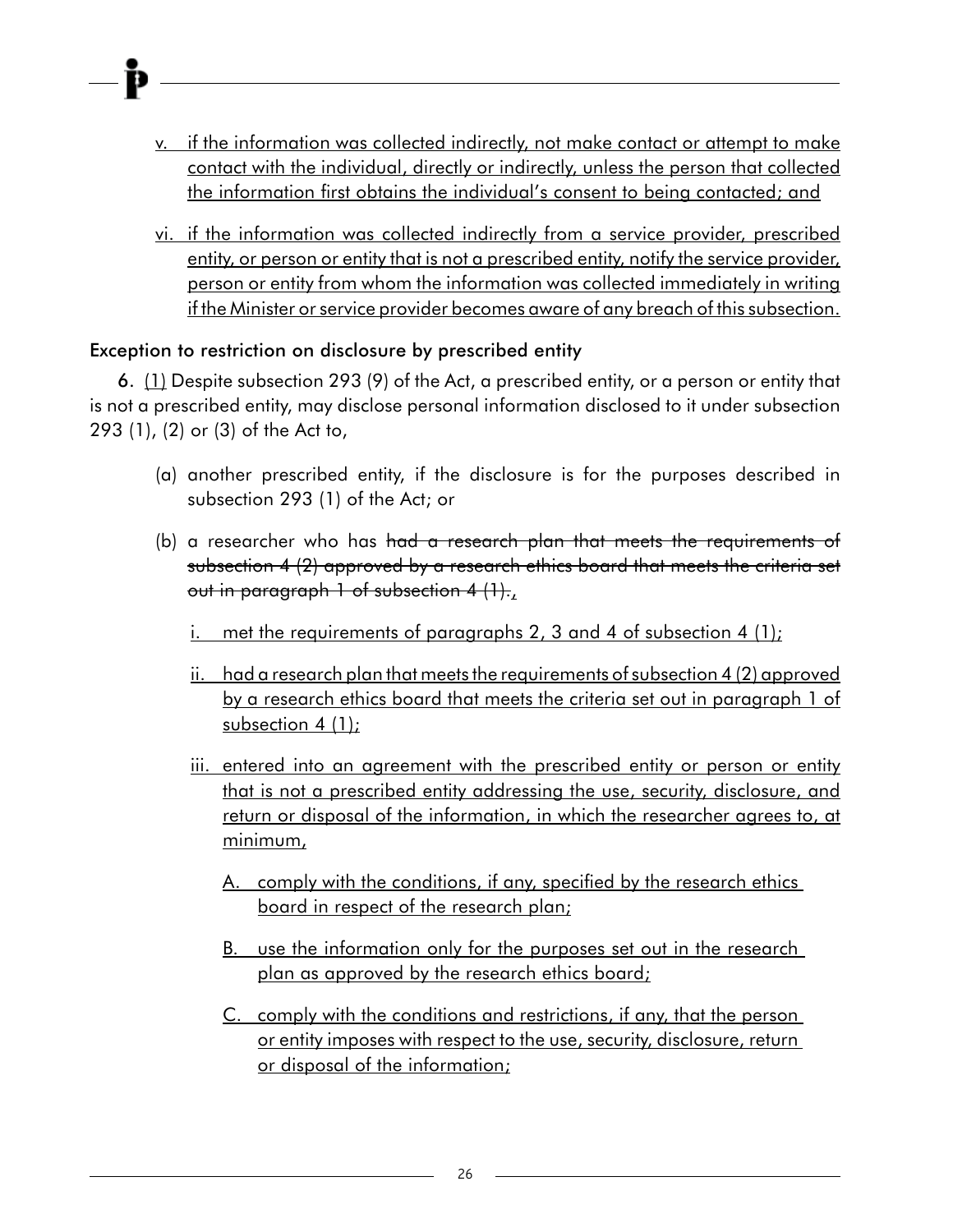- D. not publish the information in a form that could reasonably enable a person to ascertain the identity of the individual;
- E. not disclose the information except as permitted or required by law;
- F. not make contact or attempt to make contact with the individual, directly or indirectly, unless the service provider from whom the information was collected first obtains the individual's consent to being contacted;
- G. notify the person or entity from whom the information was collected immediately in writing if the researcher becomes aware of any breach of the agreement; and
- H. notify the person or entity from whom the information was collected at the first reasonable opportunity if personal information that was collected has been stolen, lost or used or disclosed without authority.

(2) If a prescribed entity has received personal information under this section and the personal information is stolen, lost or used or disclosed without authority, the prescribed entity shall notify the person or entity that disclosed the personal information at the first reasonable opportunity.

(3) If a prescribed entity or a person or entity that is not a prescribed entity receives notice that personal information that the person or entity disclosed under this section has been lost, stolen or used or disclosed without authority, the person or entity shall notify the service provider that disclosed the personal information at the first reasonable opportunity.

### Applications under ss. 302, 304 and 305 of the Act

7. (1) The Consent and Capacity Board continued under the *Health Care Consent Act, 1996* is prescribed as the body for the purposes of sections 302, 304 and 305 of the Act.

(2) For the purposes of subsections 302 (10), 304 (4), and 305 (10) of the Act, in conducting an application under section 302, 304 or 305 of the Act, respectively, the Consent and Capacity Board shall comply with sections 73 to 79 of the *Health Care Consent Act, 1996*.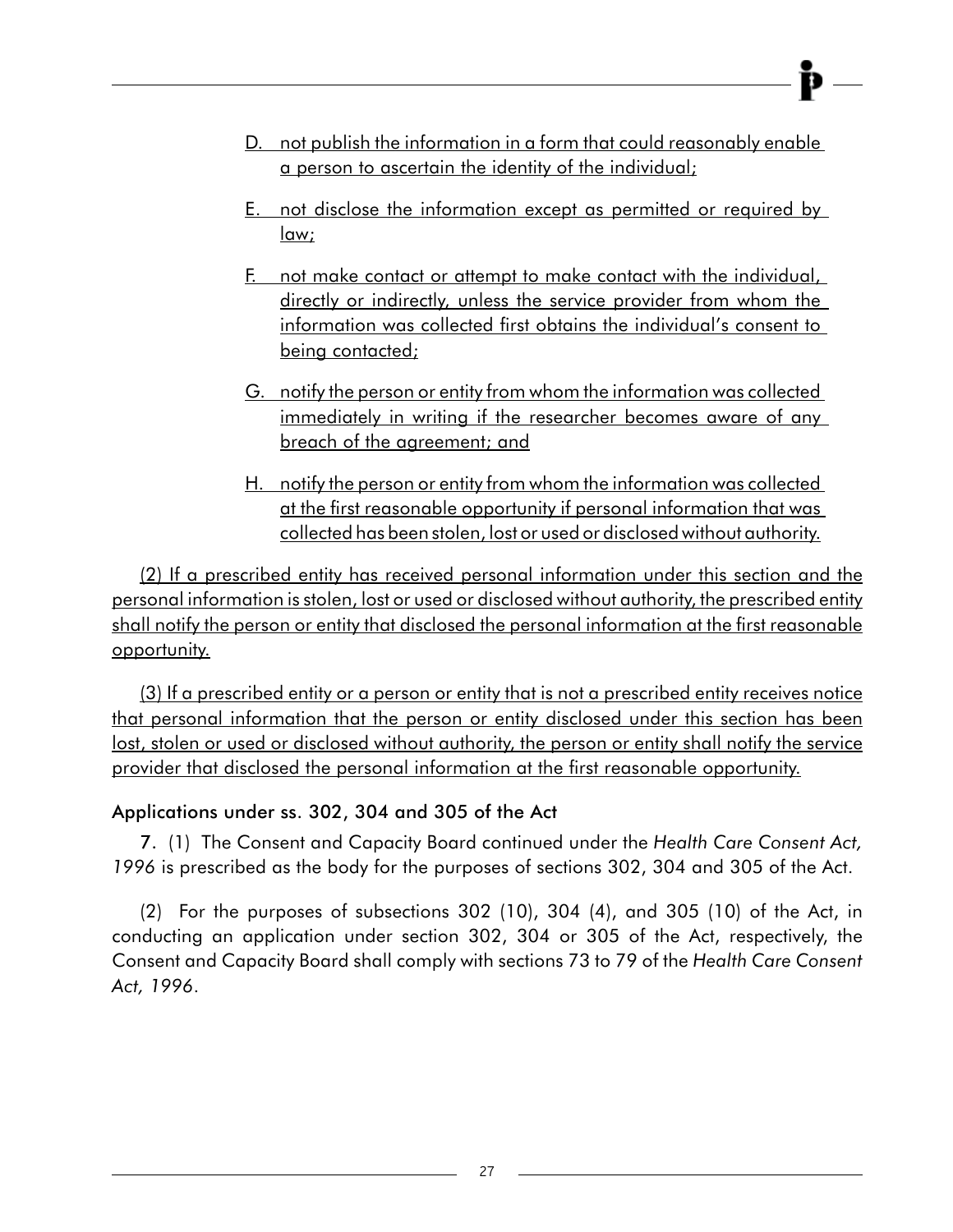### Additional requirements, s. 308 (2) of the Act

8. The following additional requirements are prescribed for the purposes of subsection 308 (2) of the Act:

- 1. The service provider shall notify the individual in plain, easy-to-understand language, and the notification shall include a general description of how the personal information was lost, stolen or used or disclosed without authority.
- 2. The service provider shall inform the individual of any steps the service provider has taken to,
	- i. prevent a similar theft or loss or unauthorized use or disclosure of personal information from recurring, and
	- ii. mitigate possible adverse effects on the individual that may be caused by the theft or loss or unauthorized use or disclosure.
- 3. The service provider shall provide the individual with the contact information of an employee of the service provider who can provide the individual with additional information about the theft or loss or unauthorized use or disclosure.

#### Prescribed circumstances, s. 308 (3) of the Act

9. Each of the following circumstances is prescribed for the purposes of subsection 308 (3) of the Act:

- 1. The service provider has reasonable grounds to believe that the personal information in the service provider's custody or control was used or disclosed without authority by a person who knew or ought to have known that the person was using or disclosing the information without authority.
- 2. The service provider has reasonable grounds to believe that the personal information in the service provider's custody or control was stolen.
- 3. The service provider has reasonable grounds to believe that the personal information in the service provider's custody or control that was stolen or lost or used or disclosed without authority was or will be further used or disclosed without authority.
- 4. The loss or unauthorized use or disclosure of the personal information is part of a pattern of similar losses or unauthorized uses or disclosures of personal information in the custody or control of the service provider.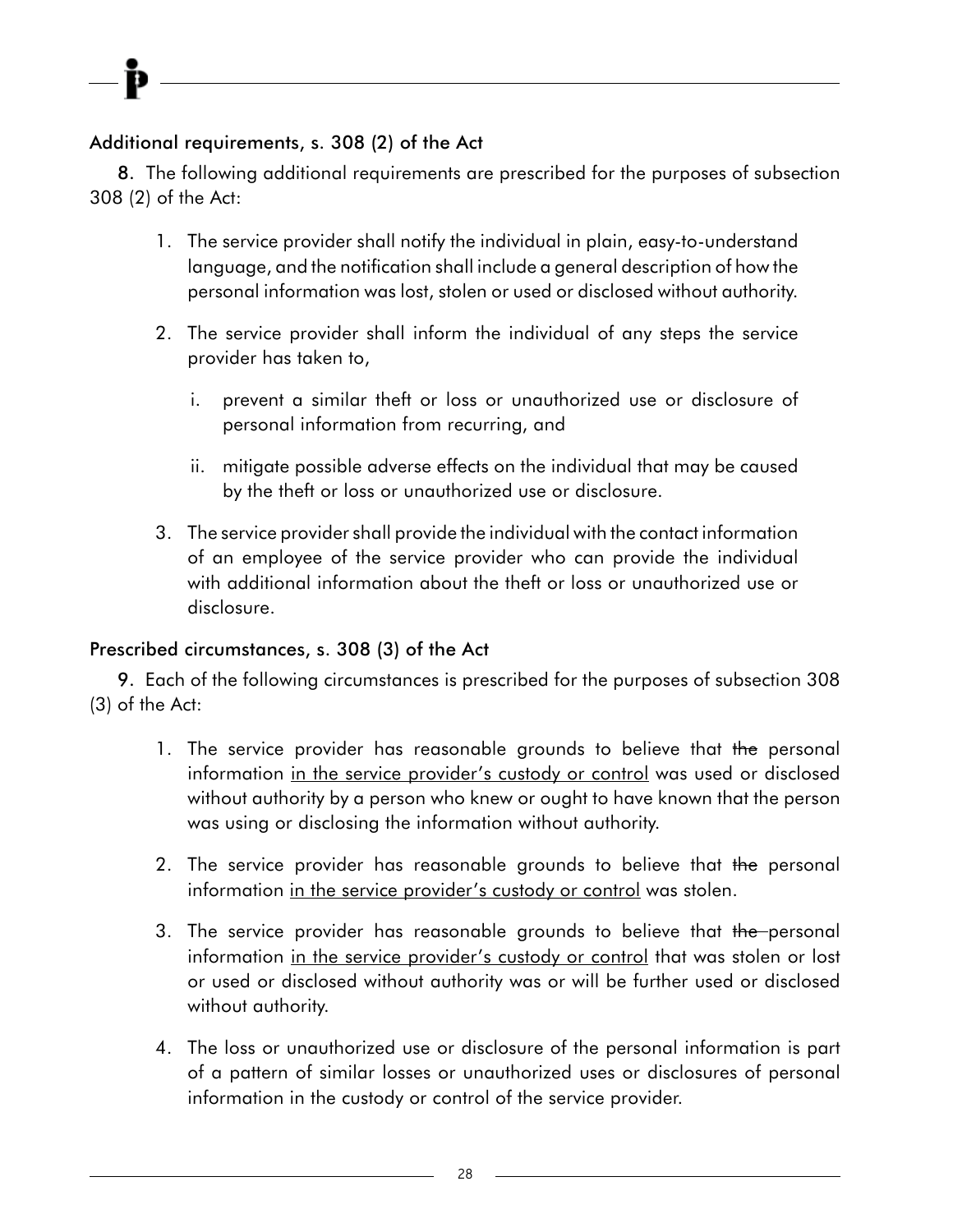- 5. The service provider has reasonable grounds to believe that personal information that the service provider disclosed, to a prescribed entity or a person or entity that is not a prescribed entity under subsection 293 (1), (2) or (3) of the Act, has been stolen or lost or used or disclosed without authority by the prescribed entity or the person or entity that is not a prescribed entity.
- 6. The service provider determines that the loss or unauthorized use or disclosure of the personal information in the service provider's custody or control is significant after considering all relevant circumstances including,
	- i. the sensitivity of the personal information that was lost or used or disclosed without authority,
	- ii. the volume of the personal information that was lost or used or disclosed without authority,
	- iii. the number of persons whose personal information was lost or used or disclosed without authority, and
	- iv. whether one or more service providers were involved in the loss or unauthorized use or disclosure of the personal information.
- 7. An employee of the service provider or any other person acting on behalf of the service provider is terminated, suspended or subjected to disciplinary action as a result of the unauthorized collection, use, disclosure, retention or disposal of personal information by the employee or other person.
- 8. An employee of the service provider or any other person acting on behalf of the service provider resigns and the service provider has reasonable grounds to believe that the resignation is related to an investigation or other action by the service provider with respect to an alleged unauthorized collection, use, disclosure, retention or disposal of personal information by the employee or other person.

## Prescribed requirements, s. 309 (1) (b) of the Act

10. (1) For the purposes of clause 309 (1) (b) of the Act, this section prescribes requirements in respect of the retention, transfer and disposal of records.

(2) In this section, a reference to a record is a reference to a record that is in the service provider's custody or control and that contains personal information that was collected, used or disclosed by the service provider for the purpose of providing a service.

(3) In disposing of a record a service provider shall,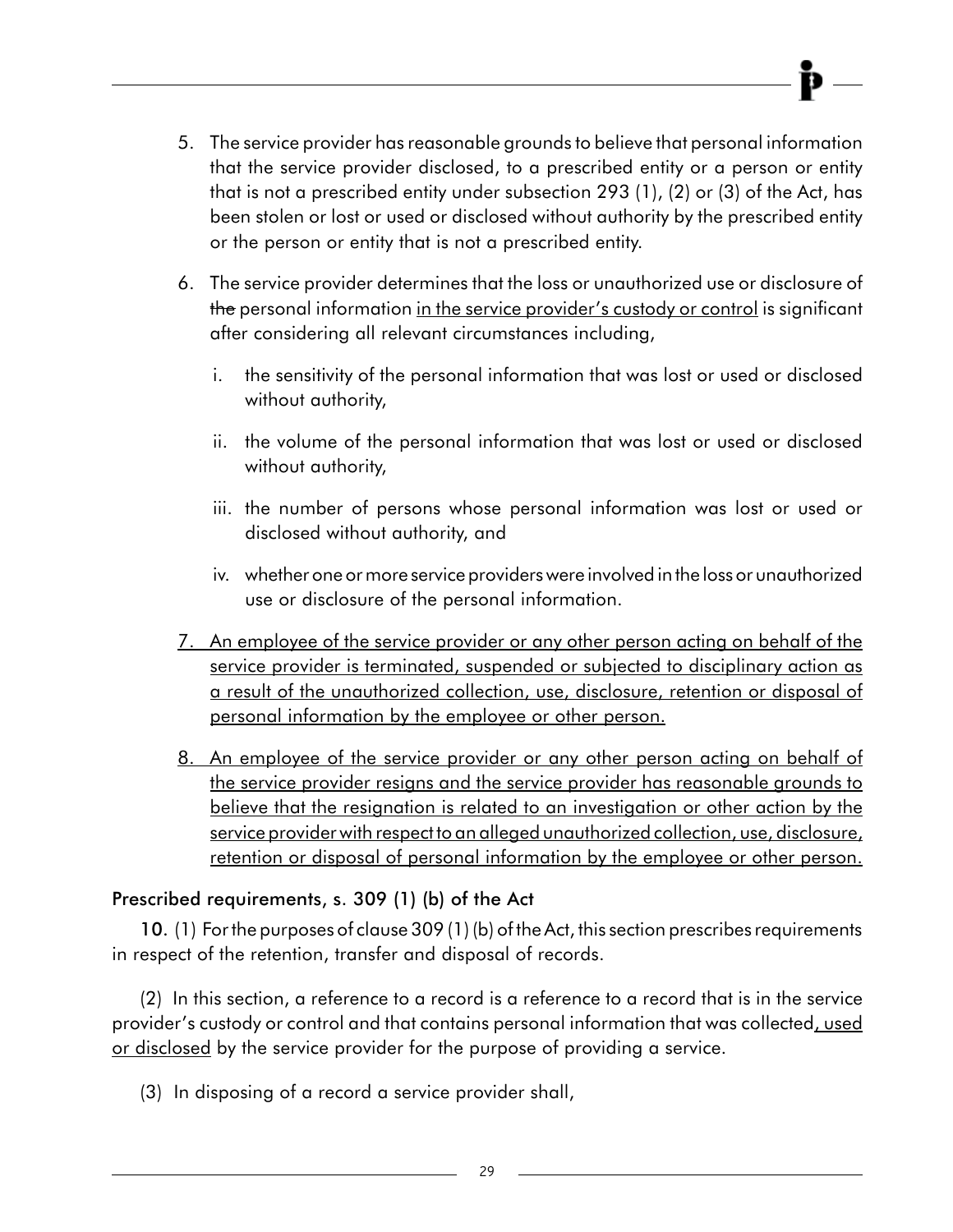- (a) take reasonable steps to protect the record against theft or loss or unauthorized use or disclosure;
- (b) take reasonable steps to ensure that the personal information in the record cannot be reconstructed or retrieved; and
- (c) document the record that has been disposed of in a way that does not document any of the personal information contained in the record.

(4) A service provider that ceases to provide the service to which a record relates shall not transfer the record to another service provider for the purpose of allowing that service provider to continue to provide that service unless the service provider that will receive the record has in place a records retention policy under this section that addresses the retention of the type of record being transferred.

(5) A service provider shall develop and maintain a records retention policy in accordance with this section and shall comply with that policy.

- (6) The policy shall set out,
	- (a) each type of record maintained by the service provider and a description of the personal information contained in the record, including the format in which the record is maintained;
	- (b) the classification of each type of record according to the sensitivity of the personal information contained in the record and the manner in which that personal information is normally used or disclosed by the service provider;
	- (c) a time period for which each type of record shall be retained by the service provider; and
	- (d) the method by which the service provider will,
		- (i) dispose of each type of record in a manner consistent with subsection (3), or
		- (ii) if the service provider ceases providing the service to which a record relates, store or transfer the record in a manner consistent with subsection (4).

(7) In determining the time periods described in clause (6) (c), a service provider shall consider the following:

1. Whether another service provider also has custody or control of the record or requires the record for the purpose of providing a service.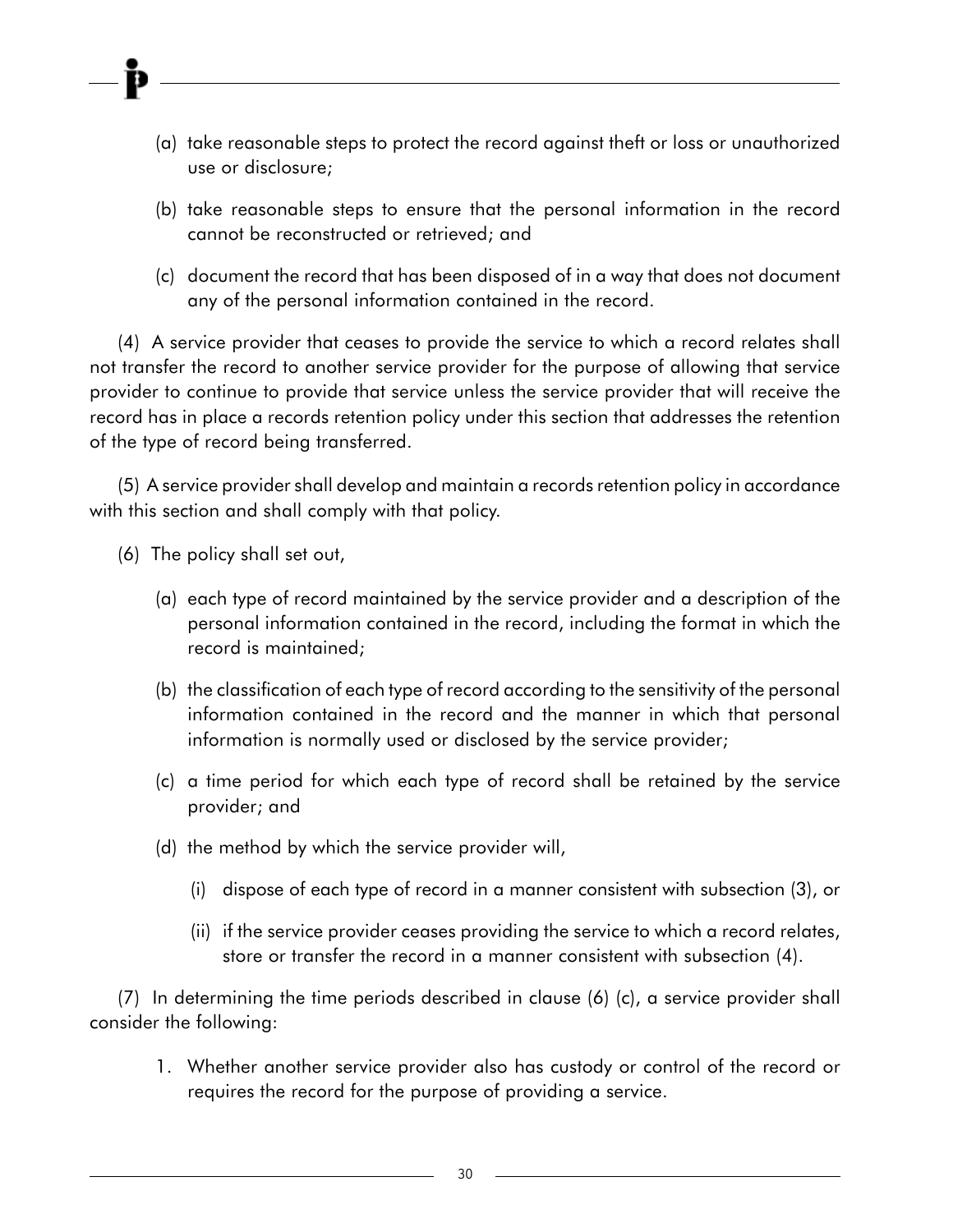- 2. Whether, in the view of the service provider, the record is one to which an individual has a right of access under section 312 of the Act.
- 3. Whether the record is one which relates to circumstances that are or may be the subject of a possible legal proceeding, other than a legal proceeding described in clause 312 (1) (c) of the Act.
- 4. Whether the service provider has been informed by the Minister or another service provider that the Minister or service provider may require the information for the purpose set out in paragraph 3 of subsection 283 (1) of the Act or clause 291 (1) (d) of the Act.
- 5. Any other requirement under the Act or another Act that relates to the amount of time that the record must be retained by the service provider.

(8) A service provider shall, in a manner that is practical in the circumstances, make available to the public the records retention policy described in subsection (5).

### Reporting to Commissioner

11. (1) On or before March 31 in each year, a service provider shall report the following information to the Commissioner:

- 1. The number of requests for access to a record under subsection 313 (1) of the Act received by the service provider in the previous year.
- 2. The number of times a service provider, in response to a request made under subsection 313 (1) of the Act in the previous year, refused to provide access to a record or part of a record and the number of times the service provider relied on each of the clauses or, in the case of a refusal under clause 312 (1) (d) of the Act, each of the subclauses, under subsection 312 (1) of the Act to do so.
- 3. The number of times the service provider responded within 30 days of receiving a request for access to a record under subsection 313 (1) of the Act and the number of times the service provider extended the deadline to respond to such a request to not more than 90 days under subsection 314 (3) of the Act.
- 4. The number of requests to correct a record made to a service provider under subsection 315 (2) of the Act in the previous year and the number of times a service provider, in response to such a request,
	- i. refused the request because it did not find that the correction was warranted under subsection 315 (9) of the Act,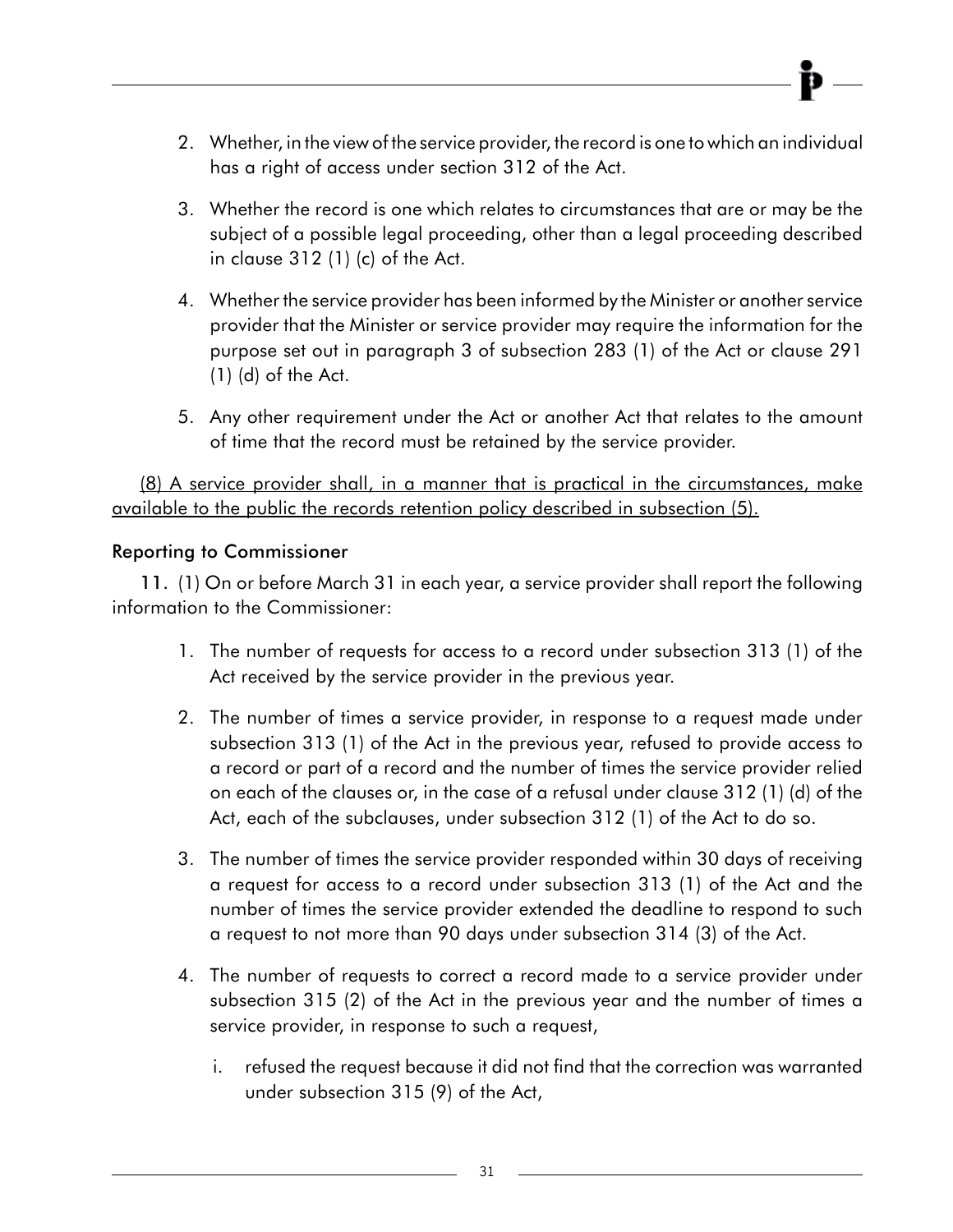- ii. relied on each of either subsection 315 (6) or (10) of the Act to refuse the request, or
- iii. received a statement of disagreement under subsection 315 (12) of the Act.
- 5. The number of times the service provider responded within 30 days of receiving a request to correct a record under subsection 315 (2) of the Act and the number of times the service provider extended the deadline to respond to such a request to not more than 90 days under subsection 315 (4) of the Act.
- 6. The number of times personal information in the service provider's custody or control that was collected, used or disclosed for the purpose of providing a service was stolen.
- 7. The number of times personal information in the service provider's custody or control that was collected, used or disclosed for the purpose of providing a service was lost.
- 8. The number of times personal information in the service provider's custody or control that was collected, used or disclosed for the purpose of providing a service was used without authority.
- 9. The number of times personal information in the service provider's custody or control that was collected, used or disclosed for the purpose of providing a service was disclosed without authority.
- 10. The number of times personal information in the service provider's custody or control that was collected, used or disclosed for the purpose of providing a service was used in a manner that is outside the scope of the service provider's description of its information practices under clause 311 (1) (a) of the Act.
- 11. The number of times personal information in the service provider's custody or control that was collected, used or disclosed for the purpose of providing a service was disclosed in a manner that is outside the scope of the service provider's description of its information practices under clause 311 (1) (a) of the Act.

(2) The report required by subsection (1) shall be transmitted to the Commissioner by the electronic means and format determined by the Commissioner.

#### Notice by service provider to individual

 12. If a service provider receives notice under subsection 4 (3), 4 (4) or 6 (3) that personal information it disclosed to a prescribed entity or a person or entity that is not a prescribed